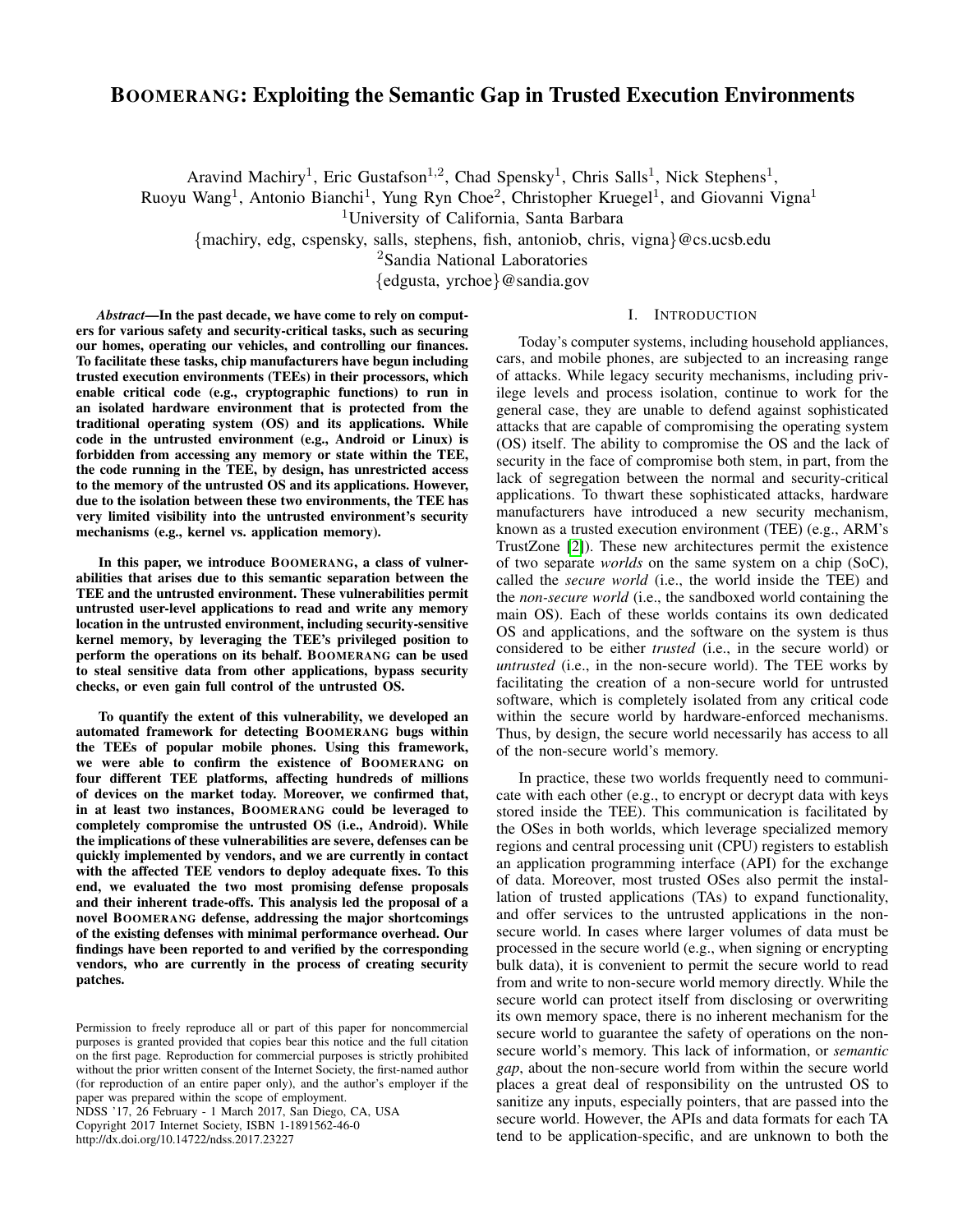untrusted and trusted OS.

In this paper, we present BOOMERANG, a class of vulnerabilities that stem from the semantic gap between the nonsecure and secure worlds. BOOMERANG is a type of *confused deputy attack*, wherein a user-level application in the nonsecure world can leverage a TA to read from or write to non-secure world memory that it does not own, including the untrusted OS's. More specifically, a malicious user-level application can send inputs to the TA, which are not properly checked, that will trick the TA into manipulating memory locations that should otherwise be inaccessible to the malicious application. BOOMERANG vulnerabilities can be used to steal or corrupt data in other user-level applications, or, in the worst case, to completely compromise the untrusted OS. We found exploitable BOOMERANG vulnerabilities in four TEE implementations. These vulnerabilities were detected using a combination of manual analysis and an automated static analysis tool, which is capable of locating potential vectors for exploiting BOOMERANG in a given TA. We were able to leverage vulnerabilities in two commercial TEE implementations to create proof-of-concept exploits: an arbitrary nonsecure world memory read and root-level privilege escalation. These vulnerabilities, and our corresponding exploits, affect hundreds of millions of devices that are currently in production today.

The severity of BOOMERANG is evident, and we have been working with Google and the affected handset manufacturer partners (e.g., Qualcomm) to implement adequate defenses. We will present recommendations for future TEE designs, as well as immediate fixes for the already-deployed TEE infrastructure. To this end, we evaluated the effectiveness and the tradeoffs of the two most promising defenses proposals: shared memory and page table introspection. Additionally, we propose a novel defense, called Cooperative Semantic Reconstruction (CSR), which addresses the functionality shortcomings of existing defenses with minimal performance overhead in the general case. Our experiments suggest that CSR is the only solution capable of providing the desired security guarantees, while balancing both performance and ease-of-implementation.

In summary, our contributions<sup>[1](#page-1-0)</sup> are as follows:

- We present BOOMERANG, a new class of vulnerabilities that arises from the semantic gap present between TEE and the untrusted OS.
- We developed a static analysis technique capable of locating BOOMERANG vulnerabilities in TAs.
- We evaluated the extent and severity of BOOMERANG by examining the most popular TEE implementations and their accompanying TAs.
- We developed a proof-of-concept memory leak and privilege-escalation exploit to verify the hypothesized severity of BOOMERANG.
- We evaluated the two existing BOOMERANG defenses, and present CSR, a novel defense against BOOMERANG, which outperforms the other proposals in all of the metrics that we examined.

## II. BACKGROUND AND RELATED WORK

A TEE is a separate execution environment for code and its associated data that requires a higher level of *trust* than the typical operating system. TEEs can be implemented as either a physically separated environment (i.e., dedicated CPU and memory) or on the same SoC as the normal CPU with specialized hardware-isolation mechanisms (e.g., ARM's TrustZone [\[2\]](#page-13-0)). Because of this strict hardware isolation (e.g., separate registers, memory, and peripheral access), the two execution environments are typically referred to as different *worlds*: the secure world (i.e., the world within the TEE) and the non-secure world. Because the software in the secure world is assumed to have a higher level of *trust* than the software executing in the non-secure world, we refer to all software in the secure world as *trusted* and the software in the nonsecure as *untrusted*. Each world has its own OS, which we refer to as the untrusted and trusted OSes, and each OS runs its own respective accompanying applications, which we refer to as untrusted applications (UAs) and trusted applications (TAs). Similar to traditional execution environments, both the secure and non-secure worlds segregate the applications and their OSes using different execution privileges (i.e., user and supervisor mode).

In TEE implementations where the secure and non-secure worlds exist on the same SoC (e.g., TrustZone), the hardware enforces isolation between the two worlds through the use of specialized CPU registers and a non-secure (NS) bit. Specifically, the NS bit is used to restrict access to memory and all peripherals accessible on the Advanced eXtensible Interface (AXI) bus. The context switching between the two worlds is handled by a *Secure Monitor* that is instantiated when a secure monitor call (SMC), or a special exception, is issued by either a privileged (supervisor mode) application in the non-secure world or any secure world application. To share information, the worlds can pass a limited amount of information using either registers or memory regions, which can either be dictated by the secure world or passed by pointer reference.

The principal idea of the TEE is to minimize the trusted computing base (TCB), in that the code running in the TEE is intended to be a small, more easily verified subset of the overall system that is used for security-sensitive tasks. However, in practice, there is a strong desire to have the TEE offer rich functionality to the non-secure world (e.g., digital rights management (DRM) [\[28\]](#page-14-0), Trusted Input [\[3\]](#page-13-1), or authentication [\[23\]](#page-14-1)). All of these applications require that a communication channel between the two worlds is established to share data over. This presents a major security risk to the TEE, as it must accept input from the *non-secure* world and its *untrusted* software. Indeed, numerous TEE implementations have been exploited in practice [\[21\]](#page-14-2), [\[25\]](#page-14-3), [\[38\]](#page-14-4), [\[43\]](#page-14-5), which resulted in a complete compromise of the secure world. Consequently, there has been significant work to secure this channel [\[19\]](#page-14-6) and formalize the APIs [\[13\]](#page-14-7) to thwart these types of attacks. Nevertheless, existing implementations still depend on the non-secure world's OS to sanitize any inputs before passing them into the secure world, as sanitization in the secure world is hindered by the semantic gap.

When the secure and non-secure worlds are on the same SoC, as in TrustZone, at boot, the processor will always start in the secure world. The secure world software is then

<span id="page-1-0"></span><sup>&</sup>lt;sup>1</sup>We released our proof-of-concepts, static analysis tool, and defense implementation at https://github.[com/ucsb-seclab/boomerang/](https://github.com/ucsb-seclab/boomerang/)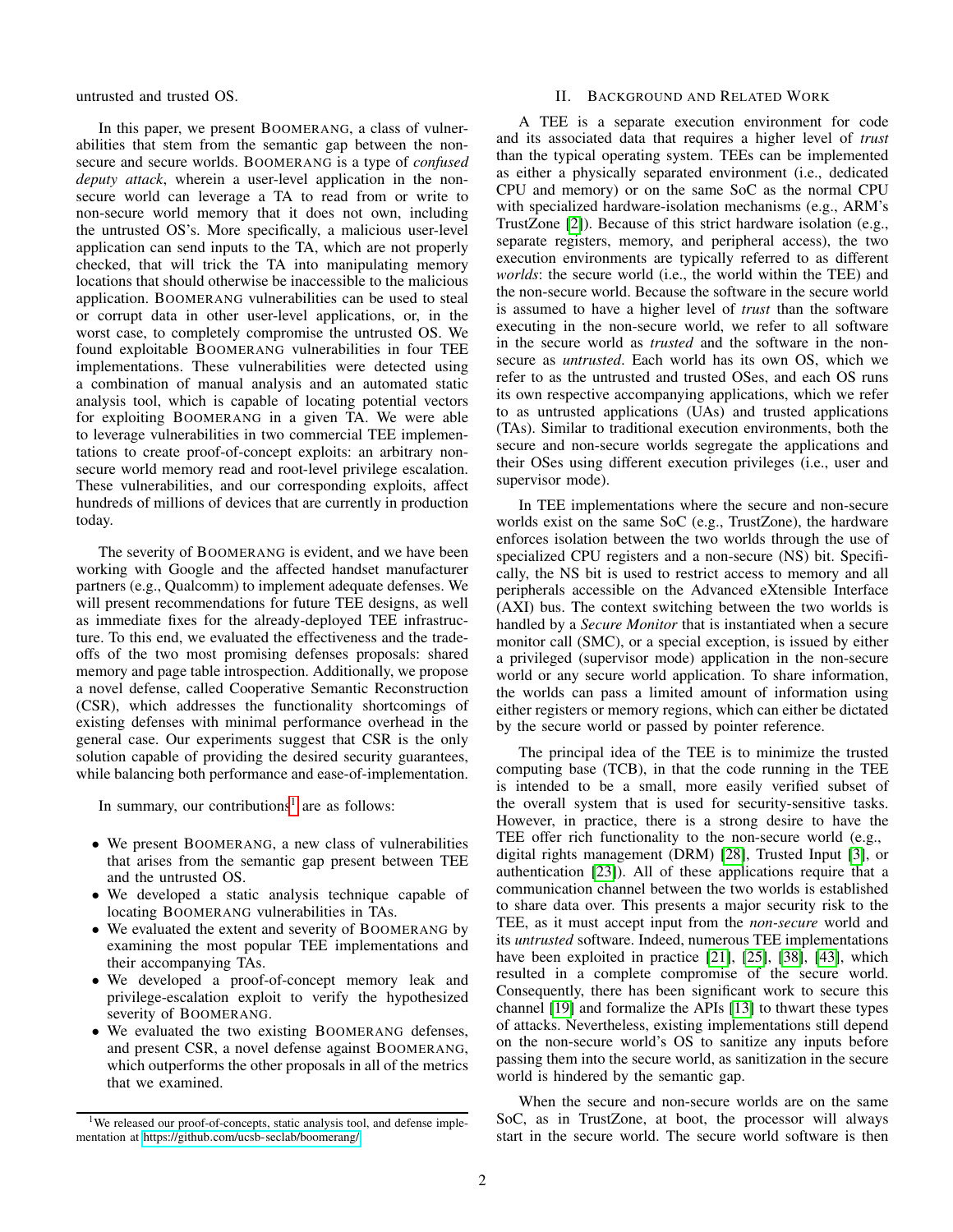<span id="page-2-0"></span>

Fig. 1: High-level interactions when a user-level untrusted application exchanges data with a trusted application in a TrustZone-enabled SoC.

responsible for initializing the sandboxed, non-secure, world and switching the process state to the non-secure mode. From the non-secure world's perspective, the existence of the secure world is completely hidden, and the hardware architecture presents itself as if the system had just booted, without any evidence of the underlying secure world. However, by virtue of the architecture, the secure world always maintains complete control over and visibility into the non-secure world (similar to a hypervisor and its guests). In fact, this feature has been utilized to implement a variety of interesting systems, such as: real-time kernel protection [\[4\]](#page-13-2), transparent memory acquisition [\[52\]](#page-14-8), kernel-code integrity checking [\[11\]](#page-14-9), TZ-enforced Linux containers [\[42\]](#page-14-10), and memory introspection [\[57\]](#page-14-11).

Mobile phones have been one of the most prominent adopters of this technology, and almost every modern smartphone comes equipped with a TrustZone-enabled Advanced RISC Machine (ARM) processor. However, despite efforts to enforce strict standards (e.g., GlobalPlatform [\[12\]](#page-14-12)) on TEE interactions, most of the software running inside these TEEs is typically custom-built, and the trusted and untrusted software are commonly developed by completely disjoint entities. For example, on Android devices, while Google is responsible for the untrusted OS, the secure world OS is commonly developed by other parties like Qualcomm [\[37\]](#page-14-13), Trustonic [\[53\]](#page-14-14), Nvidia [\[34\]](#page-14-15), and the open-source community [\[34\]](#page-14-15), [\[51\]](#page-14-16). However, it does appear that Google may eventually deploy their own trusted OS, which they call Trusty [\[16\]](#page-14-17).

The existence of BOOMERANG is fundamentally due to the desire to share memory between untrusted and trusted applications. The lack of well-defined, secure, standards and mechanisms for secure world applications to verify security properties of non-secure memory addresses results in scenarios wherein untrusted applications can convince trusted applications to read or modify the contents of *any* physical memory address within the non-secure world. These BOOMERANG flaws are specific instantiations of the *confused deputy* problem [\[6\]](#page-14-18), [\[8\]](#page-14-19), [\[9\]](#page-14-20), [\[17\]](#page-14-21), [\[40\]](#page-14-22). Nevertheless, BOOMERANG presents a particularly dangerous manifestation of this problem as it exploits a fundamental design choice in the security architecture of TEEs that currently affects hundreds of millions of devices.

## III. THE BOOMERANG VULNERABILITY

BOOMERANG exploits the *semantic gap* inherent to the design of all the current TEE implementations, where the secure world and its associated TAs have the ability to read and write to non-secure world memory. However, most TAs have a legitimate need to interact with the non-secure world's memory, and this functionality is routinely offered as a feature of the architecture. While the untrusted OS is able to protect itself and its applications within the non-secure world, all of these security mechanisms can be trivially bypassed from within the secure world. The trusted OS has no inherent ability to determine the provenance or security properties of any non-secure memory regions that are passed from untrusted applications, due to the separation provided by the TrustZone mechanism. More precisely, while the trusted OS can analyze secure world pointer values to protect itself and other secureworld applications, it has no insight into the memory permissions of the non-secure world. Thus, when a TA receives a nonsecure world memory address as a parameter to a command, it has no choice but to blindly act on that memory.

The untrusted OS is the most obvious place to implement a defense, as it is already enforcing the non-secure world security mechanisms, and, in fact, all current implementations do employ some form of pointer sanitization (PTRSAN) functions when handling pointers. However, the trusted OSes and their applications frequently define their own structures for the exchange of commands and data, making it impractical for the untrusted OS to determine which values in the data are pointers and need to be sanitized. This semantic gap forces the untrusted OS to obliviously pass unknown data structures to the secure world and similarly forces the secure world to act on non-secure memory without any verification of whether or not the untrusted OS has authorized those actions. Thus, in these scenarios, an untrusted application is able to issue requests to the secure world for memory that it does not own, which the secure world will manipulate, permitting unauthorized reading and writing of another application's memory, including the untrusted OS's kernel. Even when such pointer sanitizations occur in the untrusted kernel, most of the PTRSAN functions are implemented incorrectly, making them easy to bypass, resulting in BOOMERANG vulnerabilities.

We demonstrate this interaction graphically at a high level in Figure [1](#page-2-0) and briefly walk through a specific example in TrustZone; however, this general data flow holds for all TEE implementations. Note that there are three distinct security and semantic boundaries that must be properly handled: user mode to supervisor mode in the non-secure world  $(1)$ , supervisor mode in the non-secure world to supervisor mode in the secure world  $(2)$ , and supervisor mode to user mode in the secure world  $(3)$ . Since the SMC instruction, which is used to change between the two worlds, is a protected call, the untrusted OS must either implement a long-running service that user applications can use as an arbiter to interact with the secure world  $\left(\overline{\mathbf{a}}\right)$  or expose an API to applications and permit interaction with the TEE driver directly  $(h)$  (most vendors provide a library in this case for convenience, shown as  $(1c)$ .

All TEE implementations rely on an agreed-upon standard between the untrusted OS and the trusted OS for passing information  $(2)$ . However, as mentioned previously, there are various trusted OSes in circulation and there is no global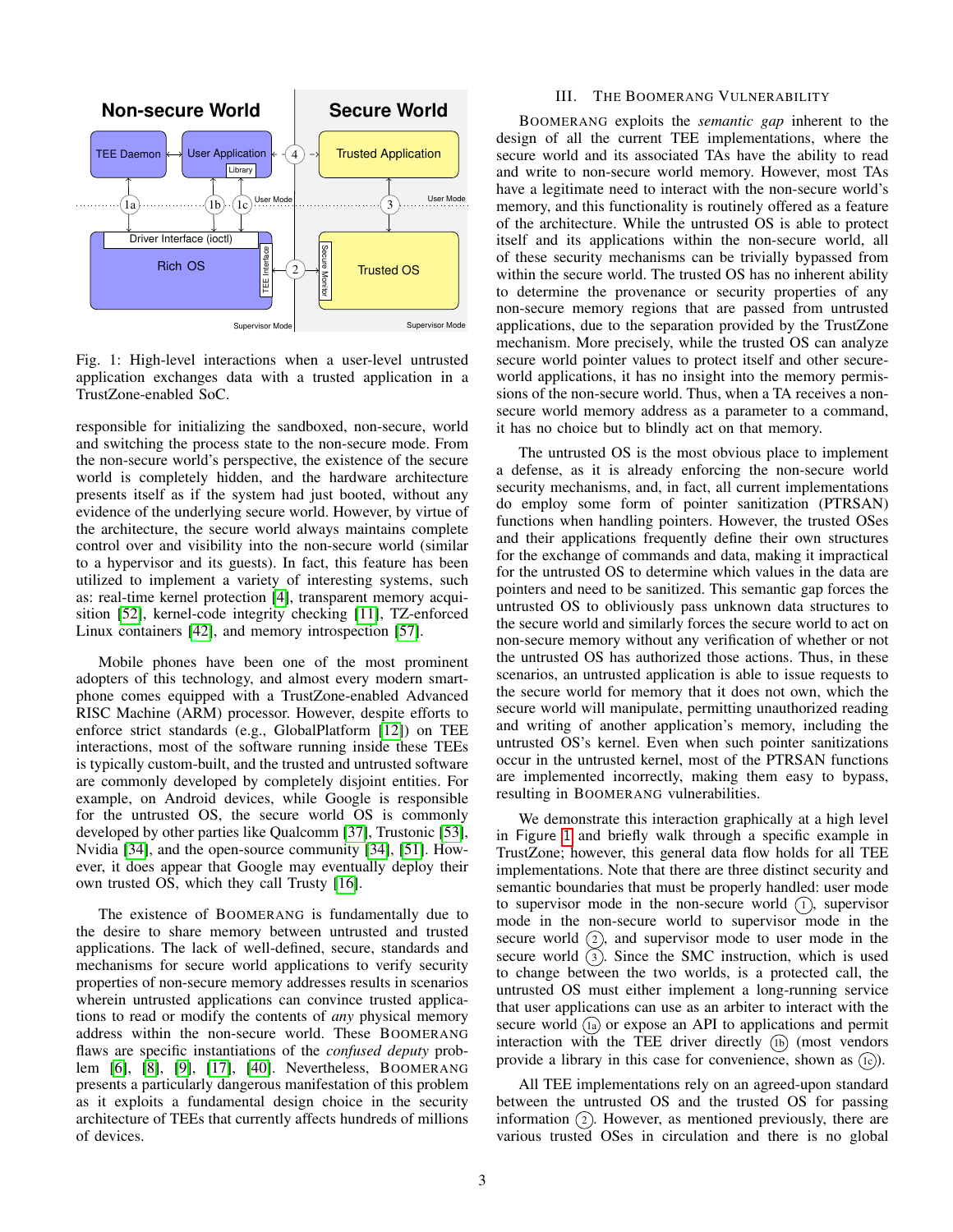standard, as of yet, that has been agreed upon by these trusted OS vendors. Thus, each trusted OS is accompanied by a specialized untrusted kernel driver for interacting with the secure world, each driver using its own unique calling convention. What is worse, while the protocol for exchanging information between the trusted OS and the trusted application  $\alpha$  is welldefined, the structure of this information is not standardized. Therefore, most TA vendors are required to devise their own unique data structures for sharing data between the untrusted application and the trusted-world application  $(4)$ . Note that while the untrusted OS can sanitize the memory address of the structure, it has no insight into its contents unless the untrusted application explicitly provides it. Similarly, TAs currently have no way of conferring with the untrusted OS to validate the authenticity of memory pointers and they have no choice but to assume that all pointers have been sanitized.

Because of the isolation between secure and non-secure worlds, the virtual memory addresses that applications use are incomparable as the worlds utilize separate page tables within the memory management unit (MMU). Thus, any reference to memory must be converted to a common entity before being shared with the other world. While it is possible for both worlds to simply use a common memory map, this has been shown to be a major security risk, as it allows the non-secure world to control the execution of secure world by using page faults [\[5\]](#page-14-23). Therefore, in practice, this commonly agreed-upon representation is typically either a physical memory address or a shared identifier (e.g., a virtual address in the secure world), which permits each world to access the particular memory region without any insight into the other world's memory mapping. We refer to this translation of memory addresses, and any associated security checks, as PTRSAN and depict its various implementations in Figure [2](#page-3-0).

By virtue of the implementation, any data being passed between the two worlds  $(2)$  must go through a PTRSAN function, which will convert pointers to this common entity. This PTRSAN step is typically implemented within a hardened application  $(1a)$  or within the kernel  $((1b)$  and  $(1c))$  for two reasons: *1)* the specific pointer translation procedure should be transparent to the user application, which increases the modularity of the code; and *2)* the PTRSAN function can perform the appropriate security checks to verify that the pointer indeed belongs to the corresponding application and is safe for applications in the secure world to access. PTRSAN is intended to protect both the untrusted kernel and other untrusted applications from a malicious application. However, amongst the data being handled by PTRSAN, there is TAspecific data, which the PTRSAN application has no insight into. Any pointers within these TA-specific data structures must be explicitly annotated so that the PTRSAN can translate them appropriately. Herein lies the problem, and the core flaw being exploited by BOOMERANG. Specifically, the PTRSAN function has no insight into the protocol agreed upon between user application and the trusted application  $\left(4\right)$ , and thus it is possible for the user application to pass pointers directly, which evade the PTRSAN security checks. This critical semantic gap is fundamentally what makes it so difficult to prevent BOOMERANG attacks in practice.

To demonstrate how memory addresses can evade sanitization in practice, we will briefly walk through an example

<span id="page-3-0"></span>

Fig. 2: An example of BOOMERANG, where a malicious memory pointer is hidden from pointer sanitization, ultimately tricking a TA to act on that memory address.

from Figure [2](#page-3-0). Note that  $\overline{4}$  is the boundary that the data must ultimately cross; however, the architecture does not permit this particular interaction directly. So, the application prepares a data packet destined for the TA in memory, using a data structure that was specified by corresponding TA. When the user application needs to share a large amount of variable length data with the trusted application (e.g., encrypted content), it is desirable to permit the TA to act on this data in place (versus copying it into a separate memory region). The pointer to the data to be manipulated is annotated using the specific API for the TEE, and the PTRSAN function handles the pointer appropriately. However, in most cases, this annotation can be trivially omitted, permitting the user application to control the pointer value that the trusted application will receive. For example, when physical memory is used as the common entity between the two worlds, the user application could pass a physical address in the TA-specific data structure without reporting this information to PTRSAN (i.e., a *malicious pointer*). The TA has no way of validating these pointers, due to the semantic gap, and thus has no choice but to perform the requested action resulting in a BOOMERANG vulnerability.

To the best of our knowledge, BOOMERANG was previously completely unknown. In fact, the most related security issue that was mentioned in the documentation [\[12\]](#page-14-12) was a time-of-check vs. time-of-use bug that exists in TEEs, wherein the contents of non-secure memory may be changed while the TEE is operating on the buffer. This limitation could lead to situations where the data could be changed in malicious ways to exhibit unintended behavior or permit untrusted world applications to access each other's data if the shared memory region is globally readable. As we show in Section [VII-C,](#page-11-0) our proposed defense, CSR, can be trivially augmented to address this security concern as well.

It is worth noting that there is already a mechanism in place for querying the non-secure world from TAs. In an effort to decrease the TCB within the secure world, any high-level operations (e.g., file operations, networking) that the secure world needs to exercise are typically handled by the nonsecure world on behalf of the secure world. In practice, each trusted OS is accompanied by a user space service (i.e., a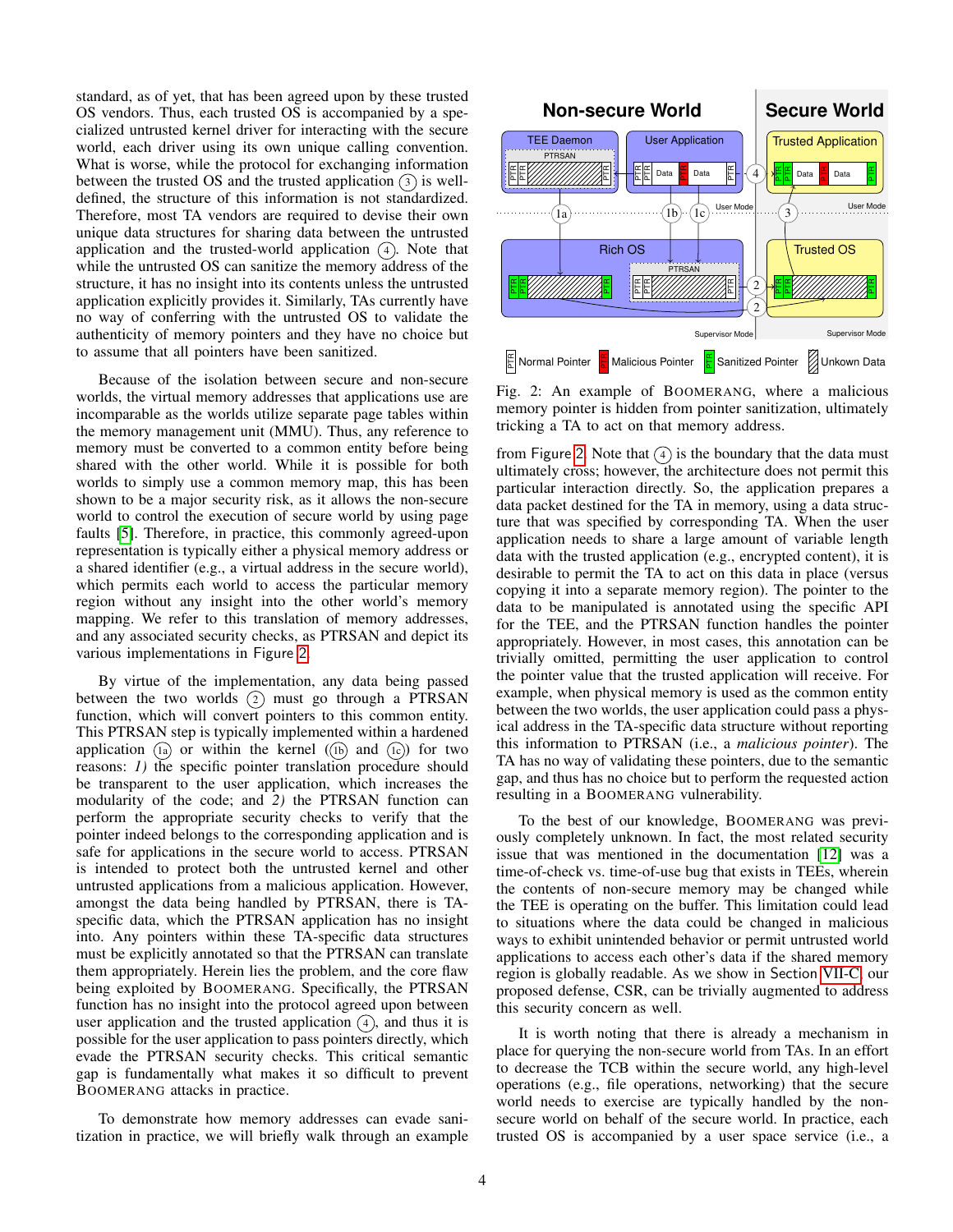TEE daemon) that is capable of handling these requests. In some cases, this same daemon is also utilized as the arbiter between untrusted applications and the untrusted kernel driver  $($ i>c) in Figure [1](#page-2-0)). We show in Section [VII-C,](#page-11-0) how we were able to leverage this mechanism (i.e., the trusted world requesting information from the untrusted world) to reconstruct the nonsecure world semantics and prevent BOOMERANG.

## IV. BOOMERANG: THREAT MODEL

This work focuses primarily on TrustZone-enabled mobile devices running Android, and thus our threat model is described in terms of the Android ecosystem for clarity; however, the same concepts are generally applicable. Android was chosen because of the variety of TEE implementations that exist on Android devices, and the sheer number of devices that could potentially be implicated. Nevertheless, we note that BOOMERANG bugs are likely to exist in any TEE implementation where the secure world can access non-secure world memory.

In the case of Android and TrustZone, we assume that an attacker can convince a user to install an app on her phone. We also assume that this app has the ability to interact, using proper system calls, with TEE applications. Depending on the implementation, this requires either no permissions or a single permission to interact with a specific TEE application (e.g., the ACCESS\_DRM permission to access the DRM application in the trusted world). No root or system permissions are required for the attacker application in the untrusted world.

The presented attacks do not leverage arbitrary code execution bugs in any secure world application nor in the trusted kernel. For this reason, in the context of this paper, we assume that the attacker cannot execute arbitrary code inside the TEE. In fact, the attacker's goal is not to compromise TEE computation, but it is to convince the code running within the TEE to read and write non-secure world memory at the attacker's will. In this way, the attacker is able to thwart security mechanisms of the untrusted OS, and, for instance, raise the privileges of the controlled malicious app to *root*.

## V. BOOMERANG ON REAL WORLD DEVICES

<span id="page-4-0"></span>While BOOMERANG, in general, is applicable across all TEE implementations, it is useful to examine various flavors that appear in real-world implementations. To this end, we have examined the most popular TEE implementations to verify the existence of BOOMERANG. In this section, we describe the architecture of each of the examined implementations, highlighting how their specific design choices affect their susceptibility to BOOMERANG.

## *A. Qualcomm Secure Execution Environment (QSEE)*

Recent studies indicate that around 60% of all Android phones in production are running Qualcomm's QSEE [\[24\]](#page-14-24), making it an exceptionally high-impact implementation, as any vulnerabilities could potentially lead to a complete compromise of these devices [\[25\]](#page-14-3).

*1) Untrusted Application and Untrusted OS:* QSEE exposes a kernel driver /dev/qseecom to untrusted applications ( $(h)$  and  $(h)$  in Figure [2](#page-3-0)). Interactions with this device are carried out using the ioctl system call with various commands, which untrusted applications can use to interact with the secure world. Qualcomm also provides a user-space library libQSEEComAPI.so, which conveniently exposes the different ioctl commands as functions. Data is exchanged between untrusted and trusted applications using a specialized data structure (Figure [3](#page-5-0)). This data structure is then passed through a PTRSAN function to resolve any pointers to nonsecure world memory regions. In QSEE, physical memory addresses are used as the common entity between worlds, and the pointer translation from virtual to physical occurs directly in the provided kernel driver  $(1b)$  and  $(1c)$  in Figure [2](#page-3-0)). Sending commands to a TA happens in multiple steps, which are described hereinafter.

First, the untrusted application requests the allocation of a shared memory region using a separate shared memory driver /dev/ion [\[1\]](#page-13-3). This region will be used for both requests and responses. The shared memory driver returns a shared memory identifier (i.e., shmid), an opaque identifier that is used to refer to this memory region, independent of its location. This identifier can then be used to map (i.e., using mmap) the allocated memory into the untrusted application's memory space. The shared memory region is then split into two buffers, one for sending data into the trusted world (i.e., send\_buf) and one for the response (i.e., resp\_buf).

Second, the application prepares the command to be executed, and stores it in send\_buf (see Figure [3](#page-5-0)). Pointers stored directly in the driver interface structure will *always* be validated and translated by the pointer translation function. However, the untrusted application can also pass pointers within the body of the request itself that was previously allocated using /dev/ion (i.e., within the send\_buf data). Since the request body is application-specific, these pointers cannot automatically be located or translated. To enable this, the application can supply a replacement vector (i.e., QSEECom\_io\_fd\_info), which is a list of offsets in send\_buf that should contain the pointers together with the corresponding shmids that should be translated and placed there. The final command sent will contain the physical addresses for each shared memory region in the desired locations.

Third, the application either performs an ioctl directly on the /dev/qseecom device with the QSEECOM\_IOCTL\_SEND\_MODFD\_CMD\_REQ command, or uses the QSEECom\_send\_modified\_cmd command provided by the libQSEEComAPI.so library to trigger the execution of the command. This causes QSEECOM to copy the request buffer into a temporary buffer, and optionally perform pointer translation.

*2) Untrusted OS and Trusted OS:* The untrusted OS and trusted OS interact using Qualcomm's secure channel manger (SCM), which defines a set of functions that prepare and execute SMC calls with the provided data. All SMC calls are made with four parameters (i.e., send\_buf, sbuf\_len, resp\_buf, rbuf\_len), where send\_buf and resp\_buf are the buffers passed by the application. All of these parameters are packed into an scm\_command structure, and the physical address of the packed structure is passed as an argument [\[36\]](#page-14-25).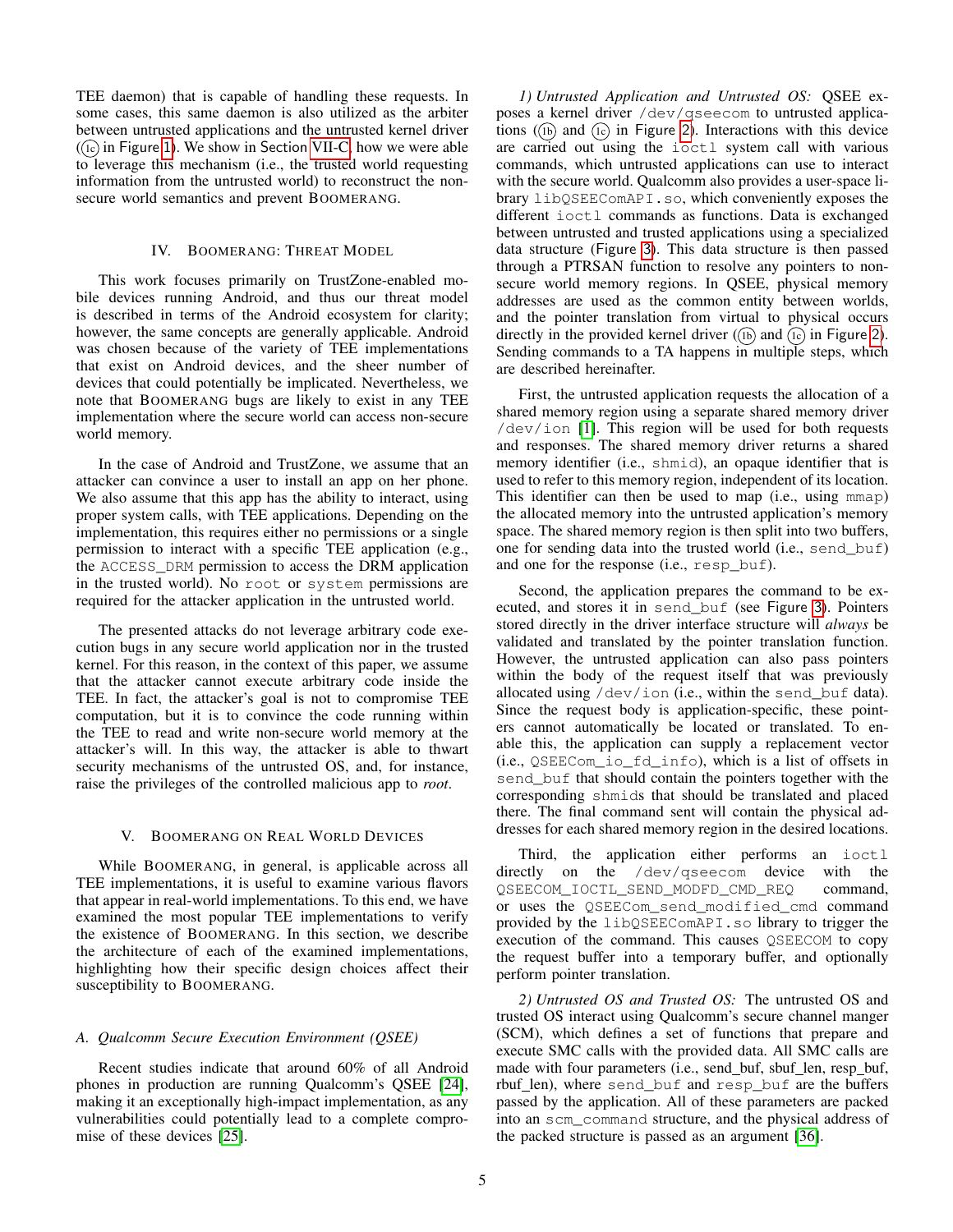<span id="page-5-0"></span>

Fig. 3: The data structure used to communicate with the TEE in QSEE [\[15\]](#page-14-26).

*3) Trusted OS and Trusted Application:* TAs are executed as user mode applications within the trusted world, with no access to any other secure world memory (e.g., other TAs or the trusted OS). Consequently, TAs must issue system calls to the trusted OS kernel for any privileged tasks that they need to perform. For example, to access non-secure memory (i.e., a physical address passed from the untrusted world), they must utilize the qsee\_register\_shared\_buffer() syscall. In this call, the trusted OS validates that the request memory region is not inside the secure world (e.g., within the trusted OS), to protect itself from the untrusted world. If the physical memory address is indeed within the non-secure world's memory, the kernel will map the requested physical memory region into the TA's memory space. Note that qsee\_register\_shared\_buffer() only verifies that the memory is not in the secure world; it cannot verify that this physical address indeed belongs to the untrusted world application that initiated this request [\[25\]](#page-14-3).

*4)* BOOMERANG *on QSEE:* As discussed above, the untrusted application makes use of the QSEECom\_send\_modified\_buffer function, which updates the send\_buf with physical addresses before sending it to the TA using the provided replacement vector (i.e., QSEECom\_io\_fd\_info). However, this puts the onus on the untrusted application to supply the necessary information for the appropriate pointer translation to occur. A malicious application that wishes to pass arbitrary physical memory addresses could simply insert them into send buf in the proper locations for the victim TA, and exclude them from the replacement vector. Alternatively, the malicious application could simply utilize the un-sanitized QSEECom\_send\_cmd command, which will send commands to the TA without any pointer translation (see Figure [3](#page-5-0)). The trusted OS only checks to confirm that these physical pointers are not mapped into the secure world. Thus, any malicious physical address placed within the send\_buf buffer, and kept hidden from PTRSAN, will be blindly acted upon by the TA (e.g., decrypted, copied, encoded), resulting in a BOOMERANG vulnerability. We show in Section [VI-B](#page-9-0) how we were able to leverage actual BOOMERANG vulnerabilities to craft an arbitrary physical memory read exploit.

While both OSEECom send modified cmd and QSEECom\_send\_cmd are provided in the libQSEECom.so library, where additional checks could be implemented, it would still be possible to perform the same un-sanitized operations on the kernel driver directly. Therefore, any fool-proof solution will require at least some coordination with the secure world to ensure that it cannot be easily bypassed, such as the ones we examine in Section [VII](#page-10-0).

## *B. Trustonic*

Trustonic [\[53\]](#page-14-14) is another very popular vendor of TrustZonebased TEE technology. Their TEE implementation is widely deployed across consumer hardware (over 400 million devices [\[7\]](#page-14-27)), with Samsung leveraging it as part of its Knox [\[41\]](#page-14-28) platform. Trustonic encrypts and signs all of their trusted applications and their trusted OS kernel, which makes it more challenging to audit their functionality, although recent efforts have made headway in recovering the decrypted code [\[14\]](#page-14-29).

*1) Untrusted Application and Untrusted OS:* Trustonic employs a kernel driver /dev/mobicore, similar to QSEE, and a service mcDaemon, which user applications *must* use to communicate with the secure world. Due to its permissions, unprivileged user applications cannot communicate with the driver /dev/mobicore directly, as was possible in the case of QSEE. In Trustonic's implementation, communication with the secure world must go through the mcDaemon service using a write-and-notify mechanism known as world-shared memory (WSM). This communication is initiated when an untrusted application registers a buffer, called a *session buffer*, with a TA to open a new *session*. Commands intended for the TA are then sent by writing data into the session buffer, and issuing a notify command through mcDaemon. Once the data is passed to the secure world, the trusted OS will then notify the TA that the contents are ready. Similarly, to receive responses, untrusted applications wait for a notification from the TA (through mcDaemon).

In the Trustonic implementation, opaque identifiers are used instead of memory locations (i.e., physical memory pointers). By examining the source of mcDaemon [\[56\]](#page-14-30), we confirmed that the opaque id is actually a virtual address that has been mapped into the memory space of the TA, within the secure world. If an untrusted application wants to share some memory with a TA, it must register the buffer using the processMapBulkBuf function in the mcDaemon service, which maps the corresponding physical memory region into the TA's memory space and returns an opaque identifier back to the untrusted application. processMapBulkBuf also verifies that the pointer being converted is indeed owned by the requesting application, which thwarts the trivial instance of BOOMERANG. From this point on, the only method for the untrusted application to interact with that shared memory region is using this opaque identifier and the mcDaemon service (i.e., the untrusted application has no direct control over the pointers that the TA will receive and operate on).

*2) Untrusted OS and Trusted OS:* The interaction between the untrusted OS and the trusted OS is performed using the standard SMC TrustZone instruction. Unlike QSEE, where the physical address of a packed structure is passed to the trusted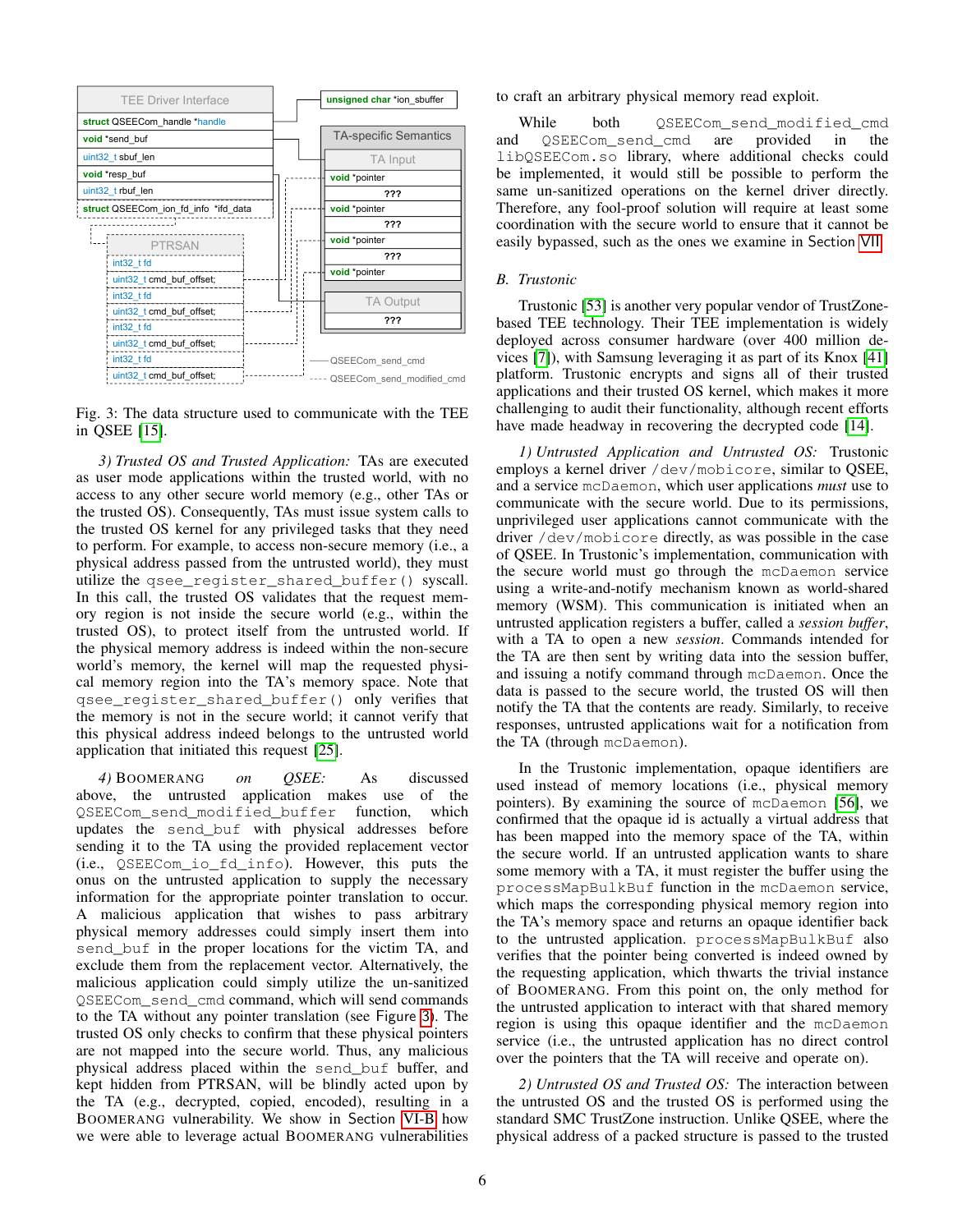```
void processMapBulkBuf (Connection *connection) {
. . .
 / / T r u s t o n i c ' s PTRSAN f u n c t i o n
uint64 t \mathbf{p} \cdot \mathbf{p} = \text{device} - \text{int} \cdot \text{w} \cdot \text{mod} \cdot \text{handle}.
    connection \rightarrow socketDescript;
. . .
// Map bulk memory to secure world
 // BOOMERANG if the attacker can control pAddrL2
 mcResult_t mcResult = device \rightarrowmapBulk (connection,
    cmd. sessionId, cmd. handle, pAddrL2,
    cmd. offsetPayload, cmd. lenBulkMem,
    &s e cure Virtual Adr);
. . .
 if (mcResult != MC_DRV_OK)write Result (connection, mcResult);
  return:
 }
 mcDrvRspMapBulkMem_t rsp;
rsp. header. responseId = MC\_DRV\_OK;
 rsp. payload. sessionId = cmd. sessionId;
 rsp. payload. secure VirtualAdr = secureVirtualAdr;
 connection \rightarrow writeData(\& rsn).
     size of (mcDrvRspMapBulkMem_t));
}
```
Fig. 4: Code snippet from Trustonic's MobiCore daemon that exhibits a potential BOOMERANG flaw [\[55\]](#page-14-31).

OS, Trustonic's implementation explicitly passes parameters using values stored in registers (current implementations only support up to four unique parameters [\[54\]](#page-14-32)).

*3) Trusted OS and Trusted Application:* Given that the secure world binaries are encrypted, we were not able to completely reverse-engineer the interaction between TAs and the trusted OS. However, based on our experience with other implementations, we assume that it follows a similar structure, where TAs in the trusted world run as normal user-space applications, with no access to the trusted OS's memory. Similarly, all privileged tasks from TAs are likely handled by system calls to the trusted OS. We hypothesize that they also implement some checks on the pointers (i.e., opaque ids, virtual addresses) passed by the untrusted applications to validate that they indeed belong to the non-secure world, but currently we have no way to confirm this.

*4)* BOOMERANG *on Trustonic:* Although there is no explicit PTRSAN mechanism in Trustonic's implementation, the use of opaque identifiers by mcDaemon for shared memory inherently ensures that an untrusted user application does not have control over the resulting pointers. Figure [4](#page-6-0) shows the exact code that is enforcing this within the mcDaemon service. Note that this construction inherently makes the assumption that all shared memory requests come from mcDaemon, and that this daemon is not compromised. However, if an attacker were able to gain access to /dev/mobicore, or compromise mcDaemon, pAddrL2 (in Listing [4](#page-6-0)) could be replaced with an arbitrary non-secure world physical memory (just as in QSEE) resulting in a BOOMERANG vulnerability. We have confirmed this issue with Trustonic, and are working with them toward an improved design for future releases.

### <span id="page-6-2"></span>*C. Open Source Trusted Execution Environment (OP-TEE)*

OP-TEE [\[33\]](#page-14-33) is an open source TEE implementation, which can run on a selection of hardware development platforms. OP-TEE adheres to the GlobalPlatform [\[13\]](#page-14-7) specification and provides libraries that ease the development of

<span id="page-6-1"></span>

Fig. 5: Outline of interactions with the TEE in OP-TEE's implementation using common-memory. [\[27\]](#page-14-34), [\[35\]](#page-14-35)

TAs. While OP-TEE has not yet been deployed on consumer hardware, it was valuable for our research, as it provided us with an implementation into which we had complete visibility and a platform for evaluating our defenses.

*1) Untrusted Application and Untrusted OS:* Similar to other implementations, the untrusted OS exposes a driver /dev/tee0 [\[47\]](#page-14-36), which can be used by applications to interact with the TAs. A client library libteec.so [\[49\]](#page-14-37) is also provided to make it easier for applications to communicate with this driver. All parameters that are passed to the TA are strongly typed. There are two broad types: a *pointer* type and a *value* type (either of which can be input to a TA, output from a TA, or both). Every call to the secure world can only support up to four parameters, which must conform to the strict typing.

Untrusted applications again use opaque pointers (i.e., shmids) to refer to memory that is intended to be shared with a TA. To pass a pointer argument, the untrusted application communicates with /dev/tee0 to request memory of a specific length. The kernel driver then allocates this memory in a dedicated shared memory region (i.e., common-memory), pairs it with a shmid, and returns it to the client. Untrusted applications can use this shmid to map the memory into their address space, where they can then write commands to and read responses from the TA. This shared memory region is accessible by both the non-secure and secure worlds. However, because it is a dedicated memory region, it greatly reduces the risk of BOOMERANG vulnerabilities.

*2) Untrusted OS and Trusted OS:* Upon receiving a command from the untrusted application, the untrusted OS will first perform the required pointer translations (i.e., PTRSAN). Next, it packs all of the parameters into an optee\_msg\_arg structure and copies it into a free region in common-memory. Lastly, it performs a world-switch using the SMC instruction [\[48\]](#page-14-38), with the physical address of this region as its argument.

*3) Trusted OS and Trusted Application:* TAs in OP-TEE run as unprivileged applications within the secure world, each running in its own thread, which are only spawned when a request is issued from the non-secure world. All privileged operations must, again, be performed through system calls into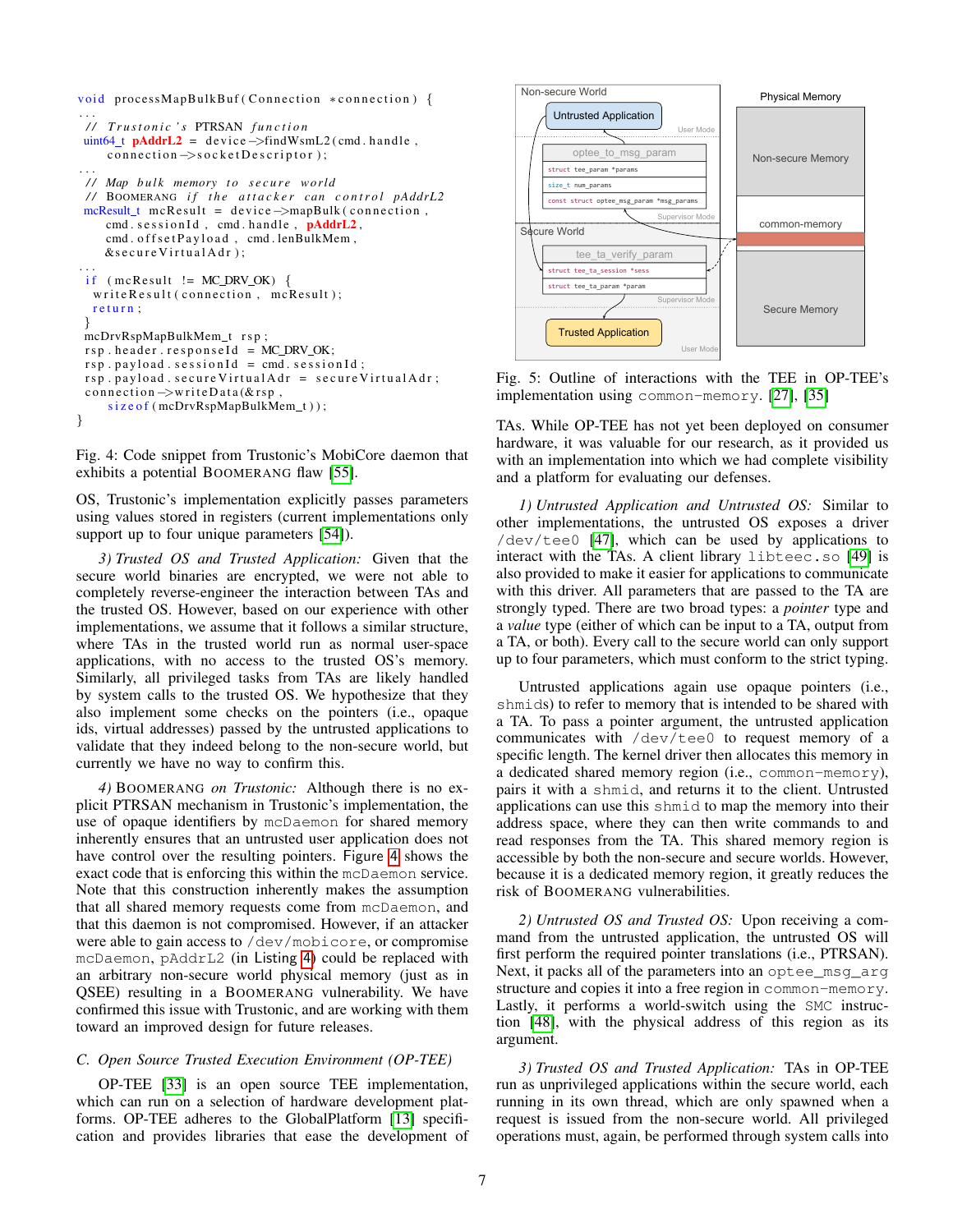the trusted OS (i.e., supervisor call (SVC) instructions). For each memory parameter passed to a TA from the non-secure world, the physical address is first checked to ensure that is contained within the common-memory region, and that this memory region is mapped to the thread that is handling the request. More precisely, the trusted OS will take the physical address that was passed as a parameter and update it with a corresponding virtual address within the memory space of the handling thread (i.e., TA). Thus when the TA accesses any pointer arguments, it can access them as normal pointers (i.e., without any additional verification calls). However, the TA must strictly ensure that the types of all of the arguments are as expected, or else type-confusion attacks could be utilized to exploit the TA or trusted kernel. For example, if a memory pointer could be disguised as a value, bypassing PTRSAN, memory regions outside of the shared memory region could be passed to a TA, which would result in a BOOMERANG vulnerability. This process is shown in Figure [5](#page-6-1).

*4)* BOOMERANG *on OP-TEE:* Although the use of common-memory prevents all TAs from accessing the untrusted OS's memory, the shared memory ids (shmids) assigned to the different untrusted applications are stored in a global structure. This allows a malicious untrusted application to read and write the corresponding common-memory assigned to another untrusted application resulting in BOOMERANG vulnerabilities [\[31\]](#page-14-39), [\[32\]](#page-14-40). As described above, common-memory provides a shared memory communication channel between untrusted applications and TAs, and, depending on the TA, this memory region can contain sensitive information (e.g., DRM decrypted content, passwords, or cryptographic keying material). Moreover, we also found a heap overflow [\[29\]](#page-14-41) and an out-of-bounds read [\[30\]](#page-14-42) in the PTRSAN function of the untrusted kernel driver. The OP-TEE developers responded promptly, fixing all of these issues; however, these various bugs demonstrate just how difficult a shared memory management implementation can be to deploy in practice. While shared memory regions can be used to defend against general BOOMERANG vulnerabilities, they present a significant degree of complexity and subtlety that must be overcome. There are also other technical limitations introduced with this approach (e.g., performance, limited parameters), which we discuss in detail in Section [VI](#page-8-0).

## *D. Huawei*

We analyzed the TrustZone implementation from Huawei, with tens of millions of devices in circulation.

*1) Untrusted Application and Untrusted OS:* This TEE implementation, like Trustonic, employs a kernel driver /dev/tc\_ns\_client and a service teecd, which all user-space applications must use to communicate with the secure world. The permissions are similarly set such that untrusted user applications cannot communicate with the driver directly. Similar to OP-TEE, all parameters in the secure-world interface are one of two broad types: pointers and values, and all calls to secure world support up to four parameters, which can take either of those types.

However, in this instance, untrusted applications *can* directly pass an address with an offset as a pointer argument in their commands. The kernel driver attempts to perform PTRSAN by first checking that the corresponding address is indeed in the requesting application's memory before replacing the address with the corresponding physical address, incremented by the provided offset.

*2) Untrusted OS and Trusted OS:* The interactions between the untrusted world OS and the trusted world OS are, again, done using the standard SMC instruction. All parameters to be passed are packed into a common structure (TC\_NS\_SMC\_CMD), and the physical address of this structure is passed as the argument to the SMC call (similar to QSEE).

*3) Trusted OS and Trusted Application:* As with other trusted world implementations, each TA runs in an isolated process and interacts with the trusted OS through system calls (using SVC instructions). However, in this instance, *the entire non-secure world memory space is mapped into every TA*, which makes exploiting BOOMERANG vulnerabilities trivial.

*4)* BOOMERANG *on Huawei:* BOOMERANG exists on this implementation for a few reasons. First, PTRSAN fails to validate the offset value; a malicious untrusted application can use this to pass an arbitrary physical address to the TA. Second, almost all the TAs we examined do not validate the types of parameters, allowing one to bypass PTRSAN entirely, by misrepresenting the type of an argument to the kernel driver as a non-pointer, while still being correctly interpreted as a pointer by the TA. Type-confusion attacks within the TA are cumbersome to avoid, as each function that handles the parameter must independently verify that the type of the argument is correct, since the parent function has no insight into the ultimate use of each parameter. We found both instances of BOOMERANG (i.e., PTRSAN bypass and typeconfusion) in different components within this implementation, as we show in Section [VI-A.](#page-8-1)

## *E. Sierraware Trusted Execution Environment (SierraTEE)*

SierraTEE is a Trusted Execution Environment developed by Sierraware [\[46\]](#page-14-43). They published an open source version of their implementation under the Open Virtualization project [\[45\]](#page-14-44). Similar to OP-TEE, this adheres to the GlobalPlatform specification [\[13\]](#page-14-7) and provides libraries to support development. Although SierraTEE is used in academic projects [\[39\]](#page-14-45), we were unable to determine whether it is used in any commercial device.

*1) Untrusted Application and Untrusted OS:* Similar to OP-TEE, SierraTEE employs a kernel driver /dev/otz\_client and a client library libotzapi.so for ease of development. Applications can either use the driver or library to interact with the TAs. Similar to OP-TEE, all parameters to the TA are strongly typed, with three possible types: pointer, 32-bit value, or array. To pass a pointer, untrusted applications should first use mmap on the driver to allocate memory of the required size. The kernel driver then allocates the memory and associates it with the requested address (i.e., usr\_addr), which can be used by the corresponding application as a shared memory id (shmid). Similar to Huawei, a pointer argument is passed as a tuple of (shmid, length, offset).

*2) Untrusted OS and Trusted OS:* First, PTRSAN is performed on all the pointer arguments by computing the physical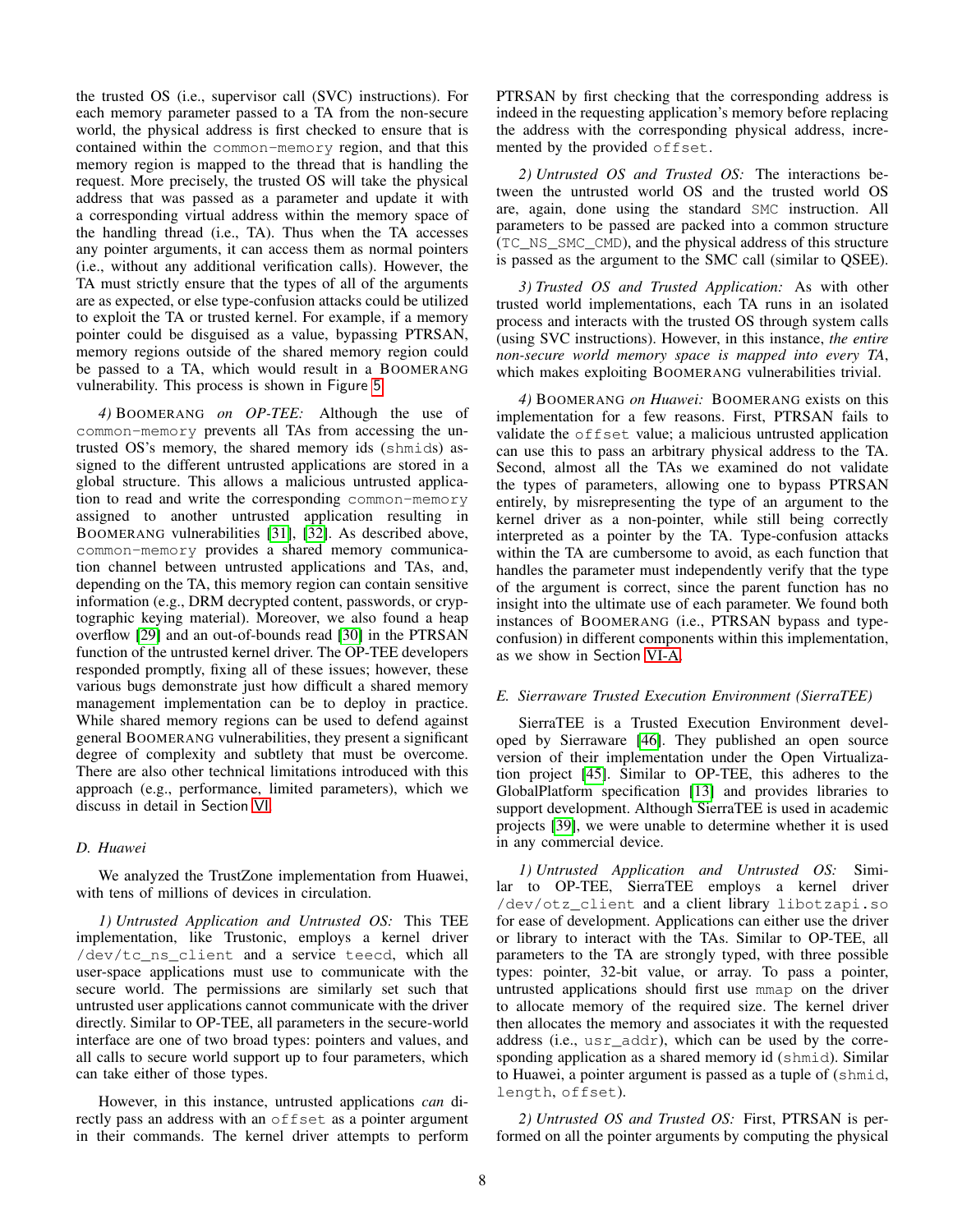| Vendor           | Common Entity                            |                      |                   |  |
|------------------|------------------------------------------|----------------------|-------------------|--|
|                  | <b>Physical Address</b>                  | <b>Shared Memory</b> | Unique Identifier |  |
| <b>OSEE</b>      | $\mathbb{B} p_{tr}$                      |                      |                   |  |
| <b>Trustonic</b> |                                          |                      | Ptr               |  |
| <b>OP-TEE</b>    |                                          | $\mathbb{D}_{Ptr}$   |                   |  |
| Huawei           | $\mathbb{B}_{Ptr}$ , $\mathbb{B}_{Type}$ |                      |                   |  |
| <b>SierraTEE</b> | $\mathbb{B}_{Ptr}$                       |                      |                   |  |

<span id="page-8-2"></span>TABLE I: Summary of the various manifestations of BOOMERANG across the various TEE implementations.

**B** - Full BOOMERANG (arbitrary non-secure memory access) **B** ∗ - Full BOOMERANG, but requires an additional exploit **b** - Partial BOOMERANG (access to specific regions of non-secure memory)  $P_{tr}$  - PTRSAN bypass vector present  $T_{type}$  - Type-confusion vector present

address corresponding to the provided shmid. The resulting physical address and its corresponding length are packed as the new pointer argument. Next, all the arguments are packed into an otz\_smc\_cmd structure, and the physical address of this structure is passed as the argument to the SMC instruction, and therefore to the trusted OS.

*3) Trusted OS and Trusted Application:* Similar to OP-TEE, each TA runs as an unprivileged application within the secure world, in its own thread. Privileged operations must be performed through system calls (SVC instructions), and are handled by the trusted OS. All parameters from the untrusted OS and applications are directly passed to the destination TA. As mentioned above, these take the form of physical memory addresses and region lengths, which must be mapped by the TA prior to use.

*4)* BOOMERANG *on SierraTEE:* Similar to Huawei, PTRSAN in SierraTEE fails to validate the offset for pointer arguments. This allows a malicious untrusted application to pass an arbitrary physical address to the TA leading to a BOOMERANG vulnerability. Furthermore, we noticed that PTRSAN also fails to verify the length parameter, which increases the exploitability of this flaw.

We notified Sierraware of our findings on multiple occasions, beginning in October 2016, and received no reply. We suggest that the users of the open source version of the SierraTEE be aware of this issue, and contact Sierraware to obtain an appropriate fix.

## *F. Observed Instances of* BOOMERANG

In summary, we have observed two distinct instances of BOOMERANG in practice: PTRSAN bypass attacks, where the pointer sanitization function can be bypassed altogether, and type-confusion attacks, where TAs can be tricked into treating a non-pointer value as a pointer. This general flaw (i.e., the secure world's ability to freely influence non-secure memory) exists on each system, regardless of the common entity used for passing memory references between worlds. Table [I](#page-8-2) demonstrates how the various bugs affect the vendors that we examined. It is worth noting that every analyzed TEE implementation is affected by BOOMERANG to some degree. The table only outlines the bugs that we personally were able to verify; however, we have reasons to believe Trustonic also likely contains a pointer-confusion attack, but we are unable to verify this hypothesis without access to the un-encrypted TAs.

## VI. FINDING BOOMERANG VULNERABILITIES

<span id="page-8-0"></span>To evaluate the severity of BOOMERANG, we explored two very popular commercially available TEE implementations (i.e., QSEE and Huawei) to see if exploitable BOOMERANG flaws existed in deployed TAs. We were unable to perform our analysis on Trustonic's implementation because all of their TAs are encrypted. Similarly, we did not evaluate any TAs developed for the OP-TEE and SierraTEE architectures, as they have not been deployed on any commercial devices. We, indeed, found the BOOMERANG vulnerabilities in all of the evaluated TAs that accepted pointers from the non-secure world, some of which we used to craft exploits.

## <span id="page-8-1"></span>*A. Detecting Potential Vulnerabilities*

As we showed in Section [V](#page-4-0), all of the TrustZone implementations that we analyzed will, at some point, pass commands from the untrusted application to the TA through the untrusted OS and the trusted OS. This data usually contains an application-dependent structure, and, in malicious instances, its contents may contain un-sanitized memory pointers. Thus, the general approach to our detection technique is to perform data-flow analysis to track all of the data that is passed from the non-secure world, and annotate any functions that use any portion of this data as a pointer. By capturing any function that dereferences non-secure data as a pointer, an analyst could then trivially use manual analysis to see if that data can be controlled by an untrusted application in a way that bypasses PTRSAN, which would result in a BOOMERANG vulnerability.

We created a static analysis technique to locate these instances using simulated execution, which we implemented using the *angr* [\[44\]](#page-14-46) static analysis and reverse-engineering framework. Our analysis works in the following way: First, we analyze the control flow graph and perform function recovery on a given TA, which identifies function entry points based on standard ARM calling conventions. This step requires that the binary is not obfuscated (e.g., encrypted or packed). Next, we locate the source of any input data, by locating the primary *command dispatcher* of the TA. This function is TEE-specific, but can be found easily through reverse engineering (e.g., identifying entry points in the program or using symbols) and is applicable to every TA for that TEE implementation. In QSEE's implementation, we referenced prior work to locate the command dispatcher [\[25\]](#page-14-3), which accepts 4 arguments, consisting of the input and output buffers and their sizes (i.e., send\_buf, send\_len, resp\_buf, resp\_len). On Huawei, we were able to locate the symbol referring to the command dispatcher, which takes a list of inputs, and a list of the associated data types for each argument.

Once the command dispatcher function is located, we then perform data-flow analysis (similar to static taint tracking) on the data in the input buffers to detect any instances where any part of the input is used as a pointer. This pointer dereferencing may be done explicitly in the code itself, but could also be delegated to system calls within the trusted OS. Since the semantics of system calls are TEE-specific, we require that an analyst annotates those calls that handle the reading or writing to non-secure memory for each TEE (e.g., cryptographic operations or secure file-system operations). With the given system calls identified, our data-flow analysis can detect and return relevant paths in the TA.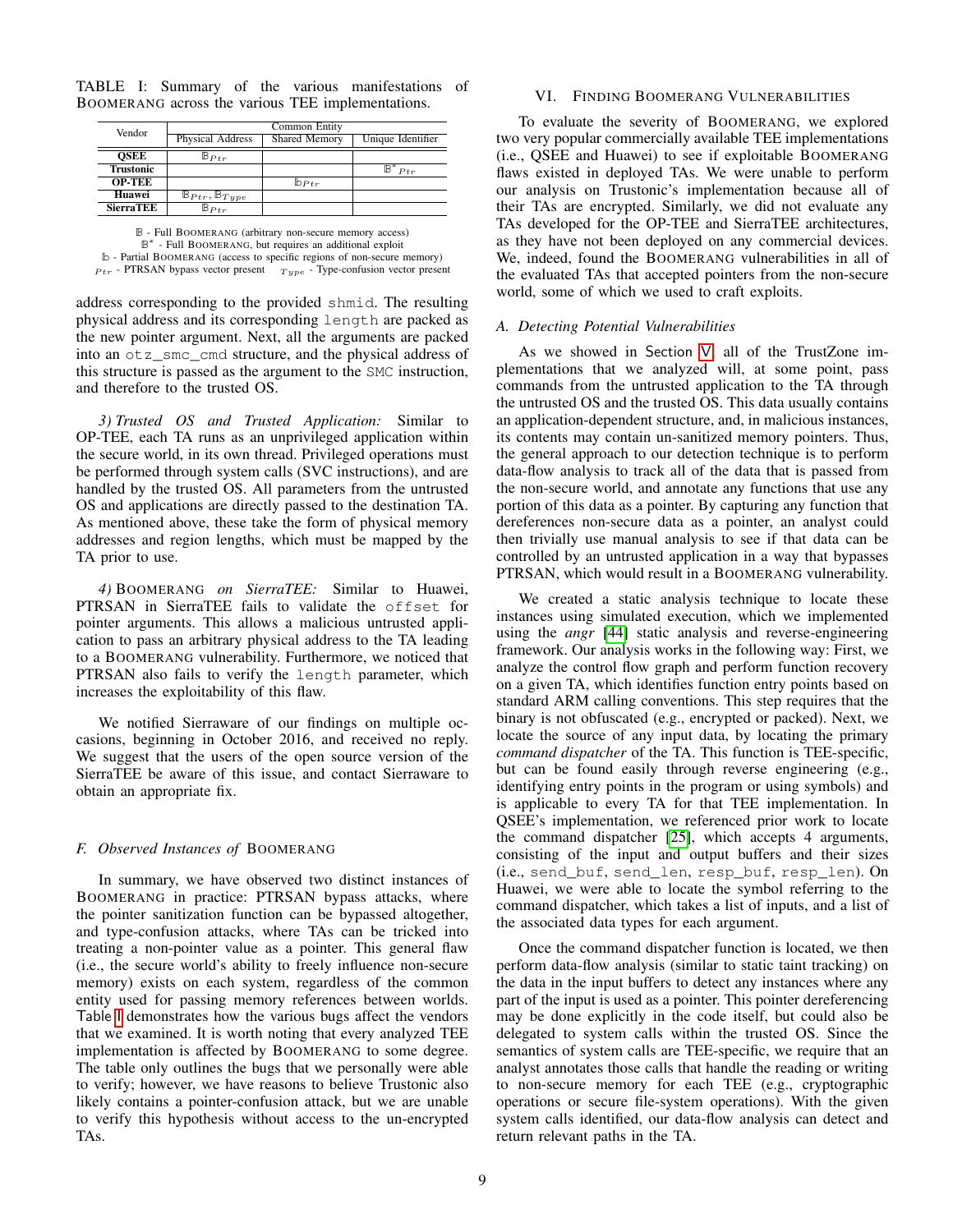<span id="page-9-1"></span>

Fig. 6: Examples of the different types of data flows that our tool would detect as being vulnerable to BOOMERANG.

Our analysis starts with the input buffers or argument lists as a *source* and performs a *blanket execution* [\[10\]](#page-14-47) of the program, where all of the basic blocks in the control-flow graph (CFG) are executed, until the data from the source reaches a *sink* (i.e., an annotated system call or memory operation). TAs usually contains many possible commands, selectable by a TAspecific command identifier included as part of the request, which is typically checked by the TA at the beginning of execution. We can therefore locate a unique "handler" for the different commands (i.e., cases in the main switch-case statement of the command dispatcher), by analyzing all of the call sites in the command dispatcher function. This information is useful when determining exploitability, as it helps to identify the major functionality of the TA that is exercised with the identified vulnerability. Our tool will produce as output the call chain from the input to the memory operation or system call, and whether the final operation is a read or a write. Figure [6](#page-9-1) provides a high-level overview of our technique.

#### <span id="page-9-0"></span>*B. Vulnerabilities in QSEE*

While hundreds of millions of devices use QSEE as their TEE implementation, only a few TAs are actually widely distributed for the platform. We were able to obtain the binaries for KeyMaster, WideVine, and PlayReady, which to the best of knowledge are the only 3 QSEE TAs that accept user input. KeyMaster is the standard cryptographic application that is included on all Android-based devices with a TEE. WideVine is a Google-owned DRM technology, used most prominently in the Netflix and YouTube applications. PlayReady is a similar DRM technology provided by Microsoft, which provides DRM support for Windows Media files, amongst others.

After running our static analysis technique on the three

<span id="page-9-2"></span>

Fig. 7: One of the three outputs of our data-flow analysis described in Section [VI-A](#page-8-1) for the KeyMaster TA on QSEE.

TAs described above, we found that *all* of them were vulnerable to BOOMERANG attacks. KeyMaster contained three separate call-chains that permit an untrusted application to read arbitrary physical memory from within the non-secure world, using functionality within the TA. Similarly, WideVine and PlayReady both contained call-chains that permit an unprivileged application to decrypt data to arbitrary physical memory within the non-secure world, which could be leveraged for an arbitrary physical memory write.

*1) Proof-of-Concept (Memory Read):* We were able to easily leverage one of the three call chains located in QSEE's KeyMaster to craft a proof-of-concept arbitrary memory leak exploit. Figure [7](#page-9-2) shows a graphical representation of the discovered path, including the addresses of each function call instruction between the input and a controllable memory operation, as well as the type of memory operation (e.g., "read," "write," or in this case, "syscall"). The tool also indicates the vulnerable "handler," which is the start address of the first unique function seen among the set of all the call chains.

In this case, the call chain terminates in QSEE system call number  $0 \times 06$ , which was identified as the system call that prepares for memory read operations from the nonsecure world. Using manual analysis, we were easily able to determine the purpose of the handler function on our chosen path, at 0x5ac, which generates cryptographic signatures of data from the non-secure world. While the returned value is signed, the attacker can select the key, cipher, data, and data length. To recover the original non-secure world data, the signature is performed on a single byte, with a known key, and the result checked against a pre-computed table of signatures for all of 256 possible values of a byte with that key. To control the data that is to be signed, we can bypass PTRSAN in the non-secure world using QSEECom\_send\_cmd (as shown in Figure [3](#page-5-0)). The resulting exploit allows a malicious untrusted application, in the non-secure world, to read any amount of memory from an arbitrary location in the non-secure world, including memory of all other applications and the kernel.

We disclosed this vulnerability, and proof-of-concept, to Qualcomm and Google in June 2016, and received the designation CVE-2016-5349. We are actively working with both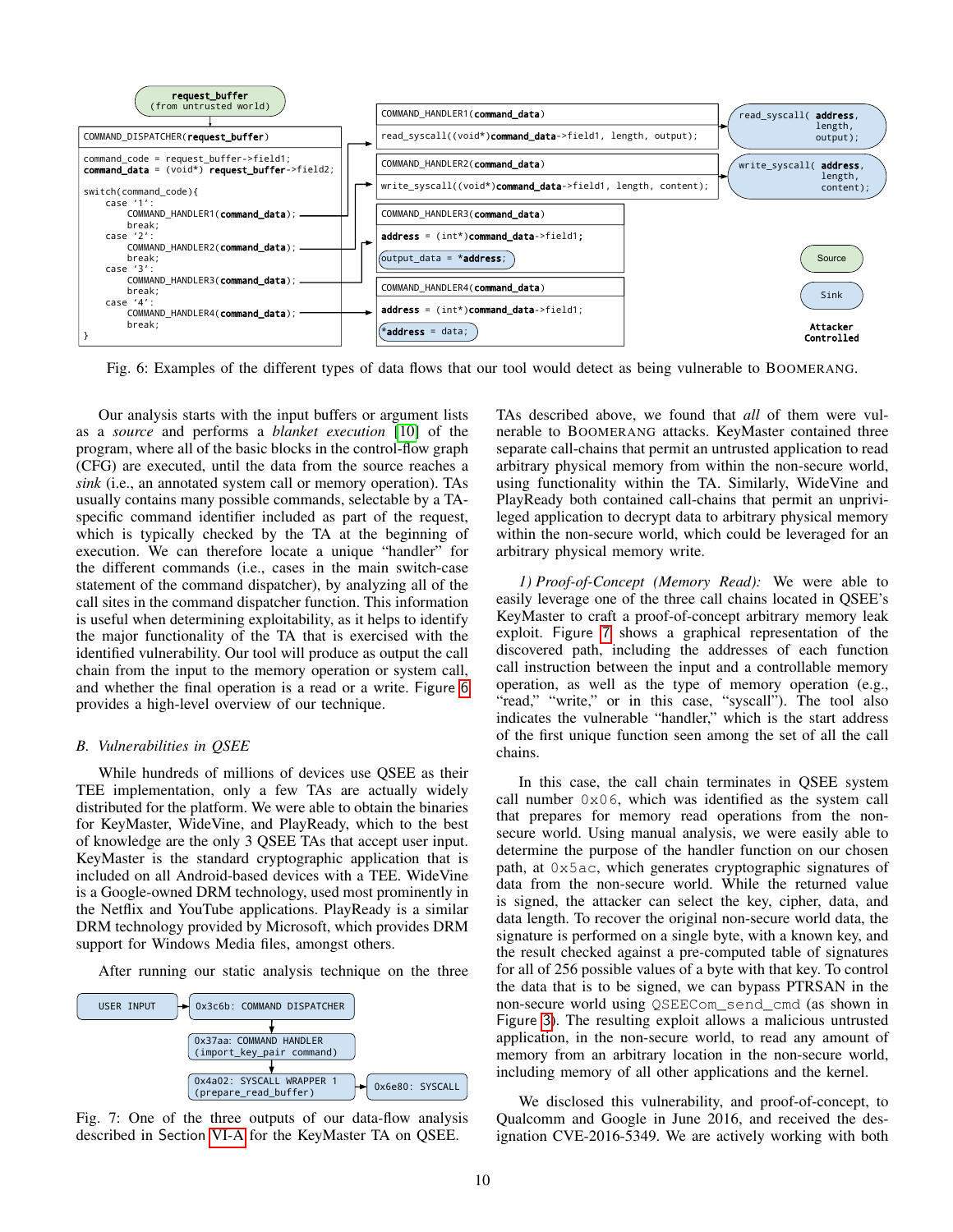companies on a fix and, as of December 2016, this critical patch is still in development. Our tool also identified memory write functionality in the WideVine TA, which could, in theory, be leveraged into a full exploit; however, we did not invest the engineering time at this point to verify this exploit.

## *C. Vulnerabilities in* Huawei

For our analysis of Huawei, we were able to obtain a set of 10 TAs. Using our static-analysis tool, we found out that only 6 of them accepted commands and all of these 6 TAs were vulnerable to BOOMERANG. We were able to locate both arbitrary read and write functionality, which allows us to gain root privileges on any device running this TEE implementation. We use a technique based on ret2dir [\[22\]](#page-14-48), which allows the execution of code as the root user, by overwriting kernel memory structures to include a malicious return-oriented programming (ROP) payload. This technique has been implemented and tested on Android 5.0.1, and works regardless of Privileged eXecute Never (PXN) protections deployed by the hardware.

These vulnerabilities were reported to Huawei, as part of our submission to the GeekPwn 2016 hacking contest [\[18\]](#page-14-49), and received the designations CVE-2016-8762, CVE-2016-8763, and CVE-2016-8764. We were able to develop a full exploit, which leveraged BOOMERANG and other techniques to obtain full root privileges, as well as code execution within the TEE itself<sup>[2](#page-10-1)</sup>. Huawei has implemented a fix, and as of December 2016, updates to various Huawei devices are available to address the problem.

## VII. DEFENSES

<span id="page-10-0"></span>Before discussing the examined defenses, we first outline the requirements that we set forth to ensure that our proposed defense would be both practical to implement and usable for developers. We identify the following minimum requirements that any solution to BOOMERANG must satisfy to be usable:

- Independence from the untrusted OS: The TEE implementation should not be dependent on the untrusted OS (i.e., it should not leverage OS-specific functionality). For example, the trusted OS should be unaffected if the untrusted OS is upgraded or changed entirely. This requirement forces the solution to be generic, rather than depending on a particular feature within the untrusted OS implementation.
- Minimal or no changes to user applications (untrusted and trusted): Changes to trusted and untrusted applications should be minimal or none at all. This requirement eases the adoption of the solution and ensures that existing applications will be automatically protected, without burdening the developers to re-write their applications.
- Minimal changes to the trusted kernel: No major architectural changes should be required within the secure world. This ensures that the TCB will remain small and that all modifications can be sufficiently audited. Since *minimal* is subjective, we specify that any modifications to the trusted OS abide by a soft ceiling of 100 lines of code.

## *A. Page Table Introspection*

An obvious and simple method capable of defending against BOOMERANG is to leverage the trusted OS's visibility into the non-secure world to verify the ownership of the memory being accessed by simply reading the same page tables that are used by the untrusted OS. A variant of this approach is taken by NVIDIA's Trusted Little Kernel (TLK), the TEE used by Tegra processors [\[34\]](#page-14-15). This defense requires the trusted OS to have a complete understanding of the page table structure within the untrusted OS. Thus, when an untrusted application passes a memory reference, the trusted OS would first verify that the memory actually belongs to the untrusted application that made the call by doing a page-table walk, and, only then, map that memory into the memory space of the requested TA.

This approach has a few notable advantages. It is entirely invisible to the untrusted OS, as the entire PTRSAN function is implemented within the secure world. Additionally, it does not require any extra memory copy operations, which is an improvement over shared-memory defenses, which we explain in Section [VII-B.](#page-10-2) However, the Achilles' heel of this approach is the amount of work that must be performed by the trusted OS to interpret the untrusted OS's page table structure, and then make security decisions based on that interpretation. Researchers have shown that page table walks can be extremely dangerous. For example, since the trusted OS is performing a walk on a page table controlled by the untrusted OS, a malicious untrusted OS could potentially craft a malicious page table and obtain arbitrary code execution within the trusted OS [\[5\]](#page-14-23), [\[20\]](#page-14-50).

Furthermore, this defense, while relatively easy to implement, does not satisfy our first requirement, as the trusted OS must be aware of the page table structure managed by the untrusted OS. This approach is not generalizable and would likely require a customized trusted OS to accompany each untrusted OS, or at least a different instantiation based on the page table structure. Finally, this defense is likely not possible to implement while satisfying our third requirement of a minimal TCB, as an elegant and correct page table walk requires a considerable amount of code, likely far more than 100 lines.

This approach works well for TLK, where the trusted OS is a derivative of Linux and is therefore able to manage Linux page tables using the same code as the untrusted OS. However, we do not consider it a viable generic approach since it violates two of our requirements. Thus, we did not evaluate its efficacy in practice in Section [VIII](#page-12-0); however, we do not discredit its viability as a defense against BOOMERANG, and we believe that it could be a reasonable defense in specific instances.

## <span id="page-10-2"></span>*B. Dedicated Shared Memory Region*

The heart of the BOOMERANG flaw stems from the fact that the secure world can read from and write to any nonsecure memory it wishes. In the dedicated shared memory region defense, a special physical memory region (e.g., common-memory in the case of OP-TEE) is defined, which is the *only* region of memory that is readable and writable by both worlds. To verify any pointers that are passed from the non-secure world, the secure world then needs only to verify that the memory is within the common-memory, which

<span id="page-10-1"></span><sup>2</sup>A video demonstrating the exploit can be found at [https://www](https://www.youtube.com/watch?v=XjbGTZrg9DA).youtube.c [om/watch?v=XjbGTZrg9DA](https://www.youtube.com/watch?v=XjbGTZrg9DA)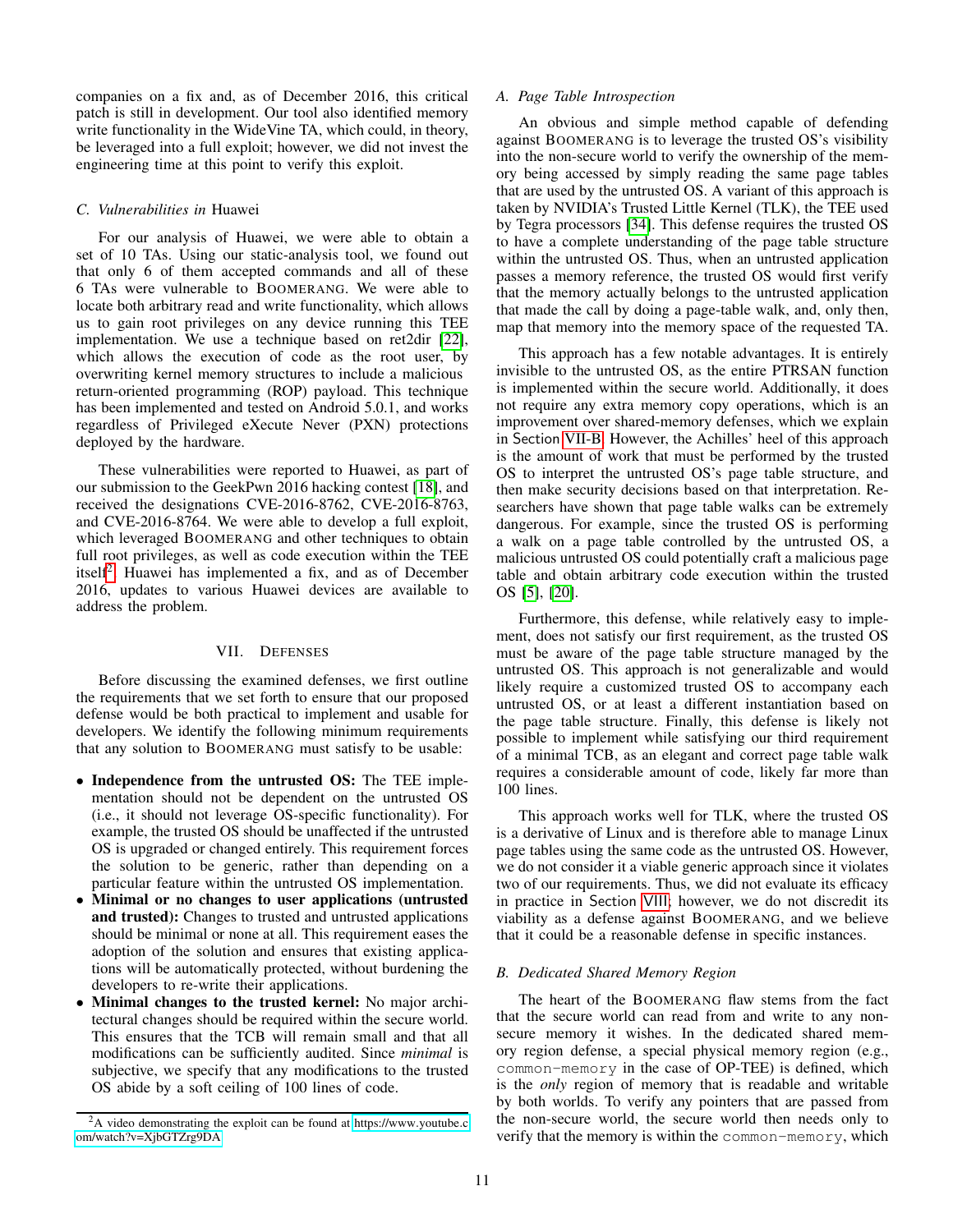will protect both worlds. Note that this is the exact method employed by OP-TEE (see Figure [5](#page-6-1)).

This defense is easy to implement in the secure world. In fact, this defense actually makes the secure world's PTRSAN function extremely simple, as it needs only to confirm that the memory is within the shared region. Nevertheless, this defense has numerous drawbacks in the non-secure world:

- The untrusted OS is burdened with handling all of the shared memory regions (i.e., sections of common-memory) amongst the various untrusted user applications. This memory management can be exceptionally complicated, and, indeed, we found at least 4 bugs [\[29\]](#page-14-41)–[\[32\]](#page-14-40) in different components of this mechanism in OP-TEE.
- For high-throughput applications (e.g., DRM video decryption), this defense adds an undesirable overhead, since it requires all of the data to be copied into a special buffer, which is not in the requesting application's memory space. This global memory region also requires a global lock on memory, which can become a serious bottleneck in multithreaded applications. In our tests (Section [VIII-A\)](#page-12-1), this global locking mechanism alone consumed approximately 36% of the total overhead.
- Shared memory makes it extremely difficult, and in some cases impossible, to implement certain types of applications. For example, a popular use of TrustZone is memory integrity checking [\[11\]](#page-14-9), where an untrusted application requests that a TA monitors its memory, which does not work with shared memory.
- This defense only thwarts the general BOOMERANG attack, but can still permit applications to leverage BOOMERANG to read from and write to arbitrary regions within the shared memory, which may contain sensitive data.

We show in Section [VIII-C](#page-12-2) how this currently advocated defense compares against our proposed solution.

## <span id="page-11-0"></span>*C. Cooperative Semantic Reconstruction*

Due to the limitations of existing BOOMERANG defenses, we propose a novel defense (CSR), which is capable of bridging the semantic gap between the two worlds with minimal modification and minimal overhead. In this defense, the trusted OS and the untrusted OS both cooperate to verify memory pointers that are passed into the secure world to ensure that the untrusted application indeed has permission to access the referenced memory region. This implementation was based on one key insight: the untrusted OS already adequately implements memory protection mechanisms; however, this information is not currently easily accessible to the trusted OS. Thus, to implement this defense, the untrusted OS needs only to expose a simple callback to the secure world that permits the trusted OS to query the untrusted OS's PTRSAN function, where the memory address can be trivially verified. This callback can be used from within the secure world any time that non-secure memory is to be accessed, thus thwarting any unintended BOOMERANG vulnerabilities. Fundamentally, this defense bridges the semantic gap by allowing the secure world, which has no insight into the layout of non-secure memory, to query the untrusted OS as a security oracle, which is able to correctly respond. An overview of the approach can be seen in Figure [8](#page-11-1)

<span id="page-11-1"></span>

Fig. 8: Cooperative Semantic Reconstruction data-flow and pointer resolution technique.

In this defense, the untrusted applications prepare requests to TAs exactly as they would without it. The call to the TA would similarly be handled by an exposed kernel driver or TEE  $(1)$ , which would handle the world switching. Note the there is no proactive PTRSAN necessary by either the daemon or the kernel driver. In fact, the buffer is passed directly into the secure world with the non-secure world virtual memory address intact. The only addition is that the process identification number (PID) of the requesting process (we refer to this as the req\_pid) is now appended to the request structure by the untrusted OS during the SMC call  $(2)$ . Now, in the secure world, when a TA needs to access a pointer that was passed as an argument, which is a virtual address that belongs to the untrusted application that initiated the call, the TA must first query the trusted OS to resolve the physical address  $(4)$ . This query is implemented as a callback to the untrusted kernel with the pointer value (virtual address), the length of the buffer, and the corresponding req pid  $(5)$ . The untrusted OS kernel can trivially handle the callback by checking that the buffer indeed belongs to the address space of req\_pid  $(6)$ . If the verification is successful, the untrusted OS then locks the corresponding pages (to avoid them being paged out) and sends the physical addresses back to the secure world  $(7)$ . At this point, the trusted OS will then implement its own PTRSAN function to verify that the physical address from the untrusted OS is, in fact, in the non-secure world  $(8)$ . Then, the trusted OS will map it into the TA's memory space or allow the TA to access the physical address directly  $(9)$ . If verification fails, a corresponding error code is returned.

Given that every TEE implementation already has callback support for high-level operations (e.g., file operations, network communication), this exact same channel can be leveraged to implement CSR. Note that CSR provides a generic mechanism to bridge the semantic gap between the two worlds, and that it can also be extended to verify access to files, or other peripherals by the secure world.

At first glance, it may appear that this defense would require modifications to all of the components (i.e., the untrusted application, the untrusted kernel, the trusted kernel, and the trusted application). However, since all of the trusted applications that we observed use a client library, we believe that simply updating this client library would be enough in practice. Similar to untrusted applications, ex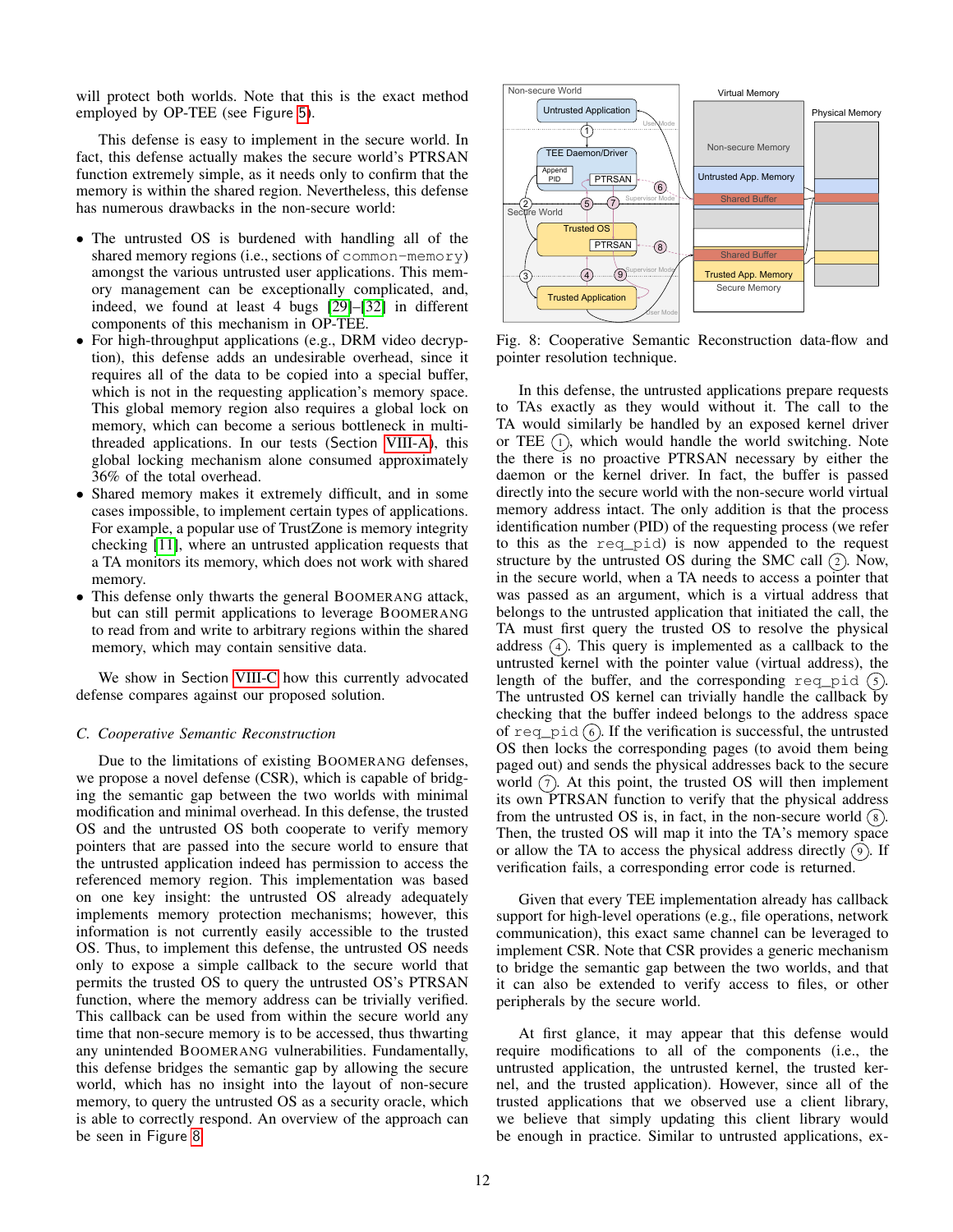isting TAs would not require any modification, as this defense could be implemented in the trusted kernel functions (e.g., qsee register shared buffer() in the case of QSEE) that are already used to access non-secure world memory. The only real modifications that would have to be deployed would be the modifications to the untrusted and trusted kernels, which would add the functionality to handle and perform the required callback, respectively.

The main overhead introduced by CSR is the additional verification path (i.e.,  $(4)$ - $(9)$ ). However, we show in Section [VIII-B](#page-12-3) that this overhead is minimal and comparable to other defenses.

## VIII. EVALUATION OF DEFENSES

<span id="page-12-0"></span>We evaluated the two most promising proposed defenses: Dedicated Shared Memory Region (DSMR) and CSR. We decided not to include Page Table Introspection (PTI) in our analysis, as it does not satisfy our requirements as a general BOOMERANG defense. Similarly, we did not explicitly compare our defenses against a vanilla TEE implementation, as we do not see *no defense* as an option. We performed our evaluation on the OP-TEE platform [\[51\]](#page-14-16), with Linux as our untrusted OS. OP-TEE was chosen because it is completely open source, has a very well-maintained code base with clear documentation, and includes an exhaustive test suite, which we used to evaluate the performance overhead of our defenses.

We chose the HiKey development board (Lemaker Version) as the hardware platform for testing, which is one of the boards recommended by the OP-TEE developers [\[51\]](#page-14-16). This board includes a traditional ARM processor and associated hardware, which are almost identical to what would be found on a consumer Android handset [\[26\]](#page-14-51). OP-TEE has an extensive test suite with 63 tests called xtest [\[50\]](#page-14-52). These tests cover both sanity and functionality check of various TAs, TEE benchmarking, and Global Platform compliance. We modified the test driver to record timings for each of the tests as well as profiling information for the different phases of DSMR and CSR. All reported timing data are averaged across 30 runs of xtest on the HiKey board, where the system was rebooted between runs to avoid caching-related inconsistencies.

#### <span id="page-12-1"></span>*A. Dedicated Shared Memory Region*

As explained in Section [V-C,](#page-6-2) OP-TEE's default configuration uses the DSMR method as the only mechanism for passing memory arguments. In this implementation, the untrusted OS's client library handles the allocation of the shared memory region, which consists of assigning an identifier (shmid), copying of data to and from the corresponding shared buffer, and ultimately releasing it. Recall that this shared memory management within the untrusted OS is the main overhead in this implementation. There is virtually no overhead in the trusted OS, as it just needs to check that the pointer argument is contained within the common-memory region. On average, allocating shared memory took 13.795  $\mu$ s, releasing memory took 7.982  $\mu$ s, and the time it took to copy memory contents was negligible. Thus, the total incurred overhead was 21.777  $\mu$ s per secure-world query. This low overhead is partially attributed to the fact that the maximum size being copied in the tests was only 4,097 bytes; however, we would expect these numbers to rise significantly with larger memory regions.

<span id="page-12-4"></span>TABLE II: Total modifications required to implement CSR in OP-TEE, measured in LOC.

| Component             | <b>Added LOC</b> | <b>Modified LOC</b> | <b>Total LOC</b> |
|-----------------------|------------------|---------------------|------------------|
| Trusted OS            | 88               |                     | 91               |
| Untrusted OS          | 273              |                     | 275              |
| <b>Client Library</b> | 39               |                     | 39               |

<span id="page-12-5"></span>TABLE III: Summary of benchmark results, showing the overhead of CSR over DSMR.

| Category                        | Overhead  |                |
|---------------------------------|-----------|----------------|
|                                 | Avg. $%$  | Avg. Time (ms) |
| <b>Basic Functionality</b>      | $-0.58\%$ | $-7.168$       |
| Trusted-Untrusted Communication | 4.45%     | 0.510          |
| Crypto operations               | $-172%$   | $-901.548$     |
| Secure File Storage             | 0.03%     | 0.694          |
| <b>Total for all Tests</b>      | $-0.0344$ | -189.919       |

#### <span id="page-12-3"></span>*B. Cooperative Semantic Reconstruction*

As we previously explained in Section [V-C,](#page-6-2) in OP-TEE all arguments to TA are typed (i.e., pointer or value), and all pointers are already checked to ensure that they are within the common-memory region. Thus, we were able to implement our CSR defense by simply adding a new pointer parameter type, RAW\_PTR, and modifying the trusted OS to perform the required callback to the untrusted OS for every RAW\_PTR. We also changed the untrusted OS's client library (i.e., libteec.so) to use the RAW\_PTR as the default type for all pointers. The untrusted kernel driver was similarly modified to handle the callback function. We implemented our PTRSAN function in the callback, which verifies that the argument is a valid virtual address within the appropriate untrusted application (referenced by its PID). Upon verification, we then resolve the corresponding physical memory pages, set them to be *non-pageable*, and return the physical addresses back to the secure world. All of our modifications to OP-TEE are backward-compatible and can easily co-exist with the existing DSMR defense. These modifications resulted in only 91 modified lines of code in the OP-TEE trusted OS (see Table [II](#page-12-4) to see the modifications per component).

As explained in Section [VII-C,](#page-11-0) most of the additional overhead introduced by CSR is caused by the callbacks from the trusted OS to the untrusted OS for every RAW\_PTR argument type. In OP-TEE, all of the pointer arguments are first sanitized by the trusted OS before invoking the TA. Hence, all of our results for CSR do not include the calls between the TA and the trusted OS (i.e.,  $(4)$  and  $(9)$  in Figure [8](#page-11-1)). Nevertheless, we similarly measured the incurred overhead of CSR by running the xtest suite, which made a total of 3,885 callbacks throughout its tests. The average time taken for the trusted OS to confer with the untrusted OS to sanitize pointers  $(5)(6)(7)(8)$  over all 3,885 callbacks was 26.891  $\mu$ s, 21.909  $\mu$ s of which were spent within the untrusted OS doing validation and memory page pinning  $(\widehat{\mathfrak{h}})$ . This is almost identical to the  $21.777 \mu s$  overhead incurred by the DSMR defense.

#### <span id="page-12-2"></span>*C. Comparative Evaluation*

To get an idea of the specific performance of memory management operations with the two defenses, we analyzed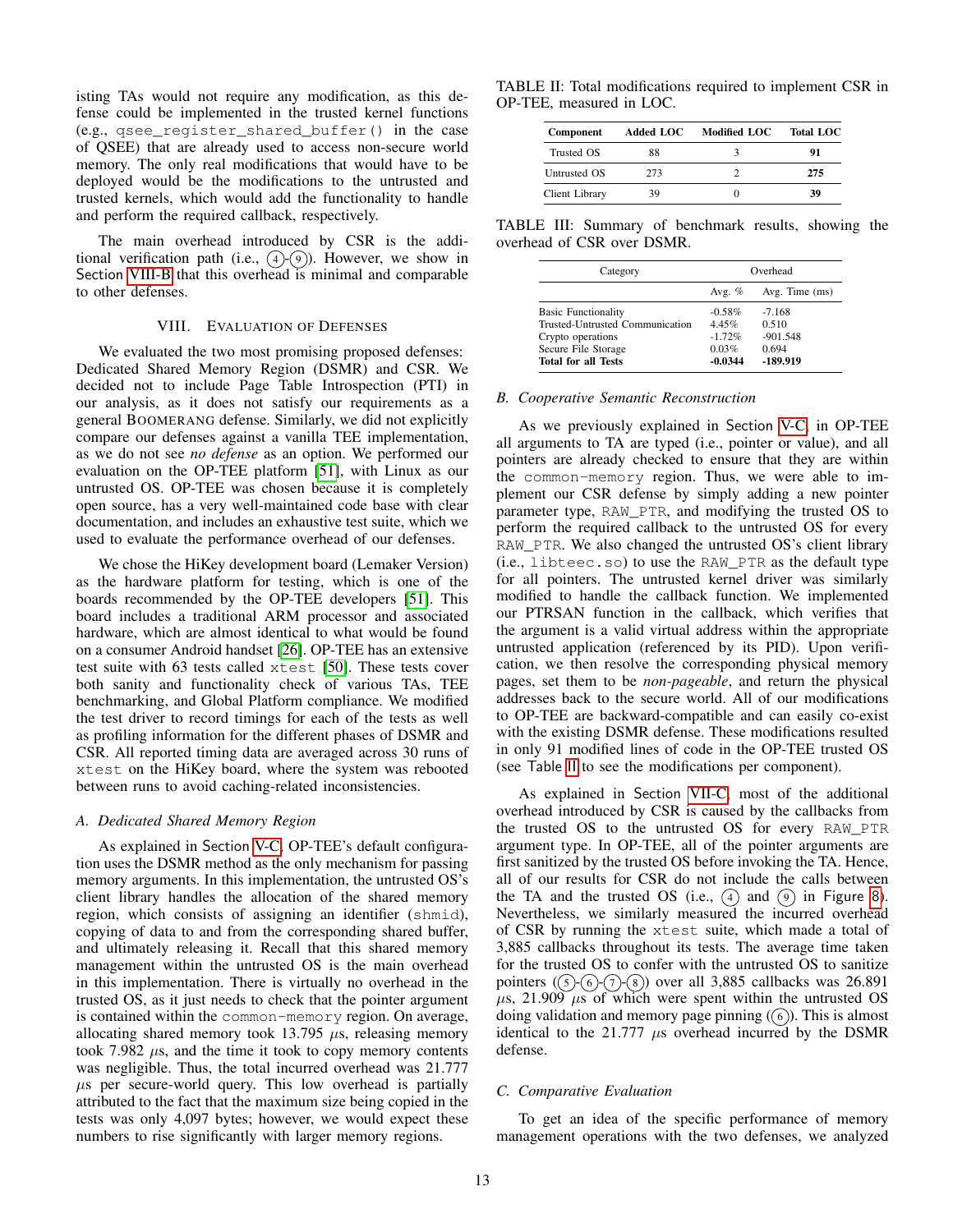the profiling data for the various operations performed by both approaches and found that performance for a single memory access with DSMR is slightly better,  $5.113 \mu s$  faster, than CSR. However, the performance across the entire range of tests is much more interesting.

A summary of the testing data, in terms of the average overhead of CSR over DSMR for each test category, is shown in Table [III](#page-12-5). Note that a negative value indicates CSR was faster than DSMR for the corresponding category. The *Trusted-Untrusted Communication* category represents CSR's worst performance in terms of the percentage of overhead. There are 14 tests in this category and all of them primarily perform a lot of SMC operations (approximately 200) to test interworld communication. CSR allocates and deallocates memorytracking structures during each SMC, as it cannot know ahead of time when memory arguments are to be used. This contributes a very small overhead for each SMC, which is reflected as a larger percentage in these particular tests, although even here, this net overhead in terms of time is still low.

In the context of the other 49 tests performed, the percentage of overhead contributed by CSR versus DSMR is very small. CSR introduces no more than 0.03% overhead in the worst case and improves performance by up to 1.72% in others.

For those tests with non-secure memory operations, we observed that the DSMR overhead varied significantly, whereas the overhead of CSR remained constant for a given number of memory operations. The main reasons for variance in DSMR overhead are:

- *Synchronized access:* The allocation and release of shared memory involves acquiring a global lock. For a multithreaded application making simultaneous shared memory requests and releases will result in idle tasks as they wait for the global lock, increasing the overhead of DSMR. We observed this in one of the tests of the *Basic Functionality* category, which creates several threads, all of which make requests to a TA. During this subtest, the overhead for a shared memory allocation went up to 80 microseconds and in total CSR beat DSMR by 11.72 seconds of execution time.
- *Additional copying:* In DSMR, untrusted applications need to copy data to or from shared memory to communicate with the TA. This copying time can be an overhead, if a large amount of data is being exchanged between the untrusted application and the corresponding TA. For example, one of the tests in the *Trusted-Untrusted Communication* category, which passes a large amount of data, suffered a 26% overhead because of this memory copying.
- *Memory Fragmentation:* Depending on how shared memory is allocated and released, it could get severely fragmented. As DSMR in OP-TEE uses a best-fit algorithm to find free regions of shared memory, fragmentation increases the time to find a free chunk, thus increasing the overhead of DSMR.

Although CSR is slightly outperformed by DSMR in some tests, in practice CSR is the best candidate for an all-around defense. CSR offers the best security properties, requires minimal modification for implementation, incurs minimal overall performance overhead, and actually boosts performance for multi-threaded applications. Thus, per our evaluation, CSR appears to be the ideal defense against BOOMERANG.

## IX. CONCLUSION

In this work, we identified a previously unknown class of vulnerabilities, BOOMERANG, that affects systems where the secure world (i.e., the TEEs) and the non-secure world (i.e., the traditional OS) share resources. The vulnerability arises from the critical semantic gap when passing data between the two worlds, specifically memory pointers, and flaws in sanitizing these pointers. We identified BOOMERANG vulnerabilities in four of the most popular commercial TEE platforms (affecting hundreds of millions of devices world-wide). In order to explore the generality and severity of BOOMERANG, we developed a static-analysis tool to automatically identify BOOMERANG bugs in real-world TEE applications. These findings have resulted in major efforts from the respective parties (e.g., Google and Qualcomm) to fix their implementations, as the identified vulnerabilities could be leveraged to completely compromise the untrusted OS (e.g., Android) of the affected devices. We similarly analyzed three potential BOOMERANG defenses, comparing the trade-offs and design considerations of each. Due to the limitations of the existing defenses (i.e., shared memory and page table introspection), we devised a novel solution, *Cooperative Semantic Reconstruction*, which addresses the shortcomings of the previous proposals, while still offering an efficient and easy-to-use interface.

## ACKNOWLEDGEMENTS

This material is based on research sponsored by the Office of Naval Research under grant number N00014-15-1-2948 and by DARPA under agreement number N66001-13-2-4039. The U.S. Government is authorized to reproduce and distribute reprints for Governmental purposes notwithstanding any copyright notation thereon.

This work is also sponsored by a gift from Google's Anti-Abuse group.

Sandia National Laboratories is a multi-mission laboratory managed and operated by Sandia Corporation, a wholly owned subsidiary of Lockheed Martin Corporation, for the U.S. Department of Energy's National Nuclear Security Administration under contract DE-AC04-94AL85000.

The views and conclusions contained herein are those of the authors and should not be interpreted as necessarily representing the official policies or endorsements, either expressed or implied, of DARPA, Sandia National Laboratories, or the U.S. Government.

#### **REFERENCES**

- <span id="page-13-3"></span>[1] AOSP, "/dev/ion driver!" https://lwn.[net/Articles/480055/,](https://lwn.net/Articles/480055/) 2006.
- <span id="page-13-0"></span>[2] ARM, "ARM TrustZone," http://www.arm.[com/products/processors/tec](http://www.arm.com/products/processors/technologies/trustzone/index.php) [hnologies/trustzone/index](http://www.arm.com/products/processors/technologies/trustzone/index.php).php, 2015.
- <span id="page-13-1"></span>[3] ARM, "Securing the Future of Authentication with ARM TrustZonebased Trusted Execution Environment and Fast Identity Online (FIDO)," https://www.arm.[com/files/pdf/TrustZone-and-FIDO-white](https://www.arm.com/files/pdf/TrustZone-and-FIDO-white-paper.pdf)[paper](https://www.arm.com/files/pdf/TrustZone-and-FIDO-white-paper.pdf).pdf, 2015.
- <span id="page-13-2"></span>[4] A. M. Azab, P. Ning, J. Shah, Q. Chen, R. Bhutkar, G. Ganesh, J. Ma, and W. Shen, "Hypervision Across Worlds: Real-time Kernel Protection from the ARM TrustZone Secure World," in *Proceedings of the 2014 ACM SIGSAC Conference on Computer and Communications Security (CCS)*, 2014.